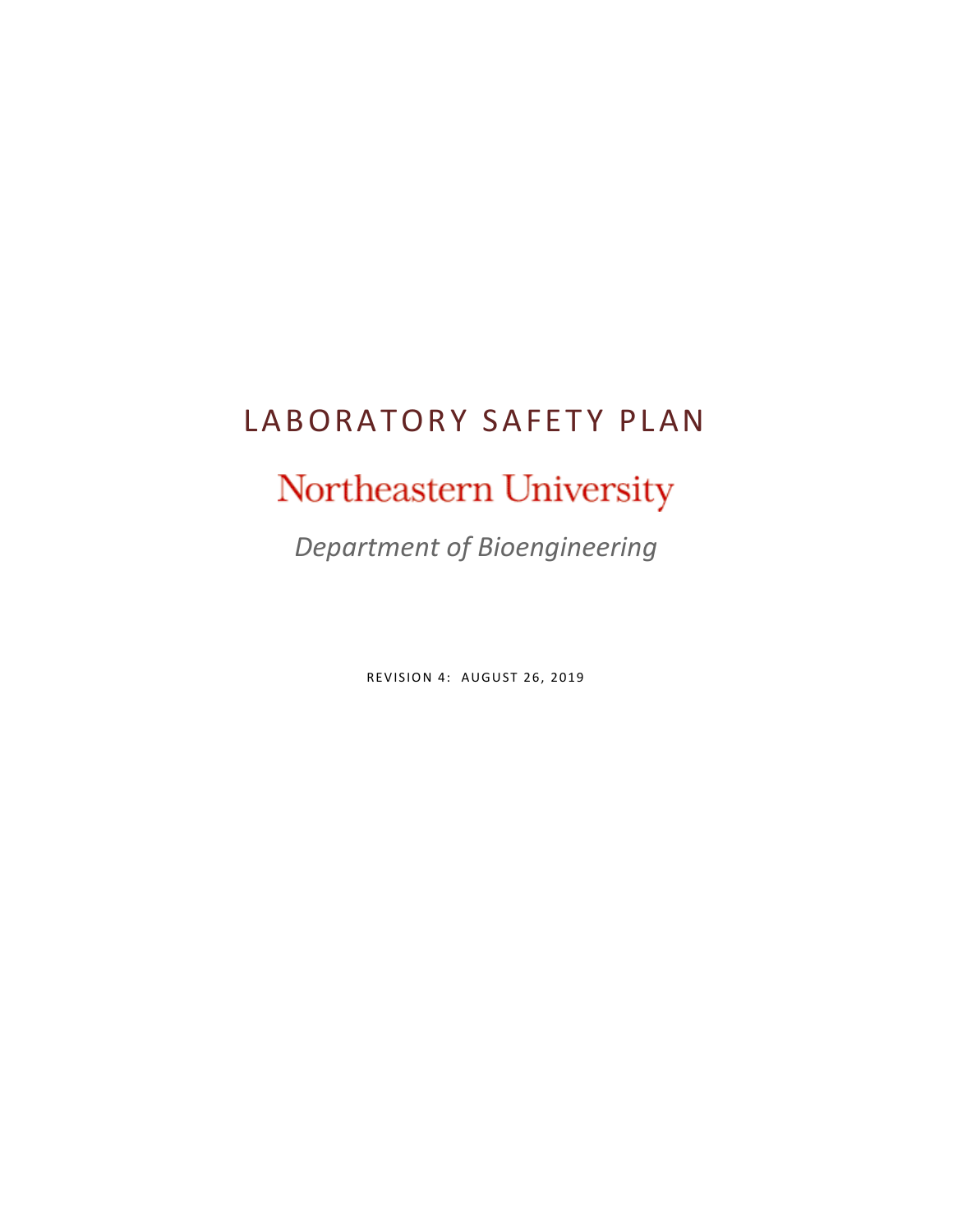# **CONTENTS**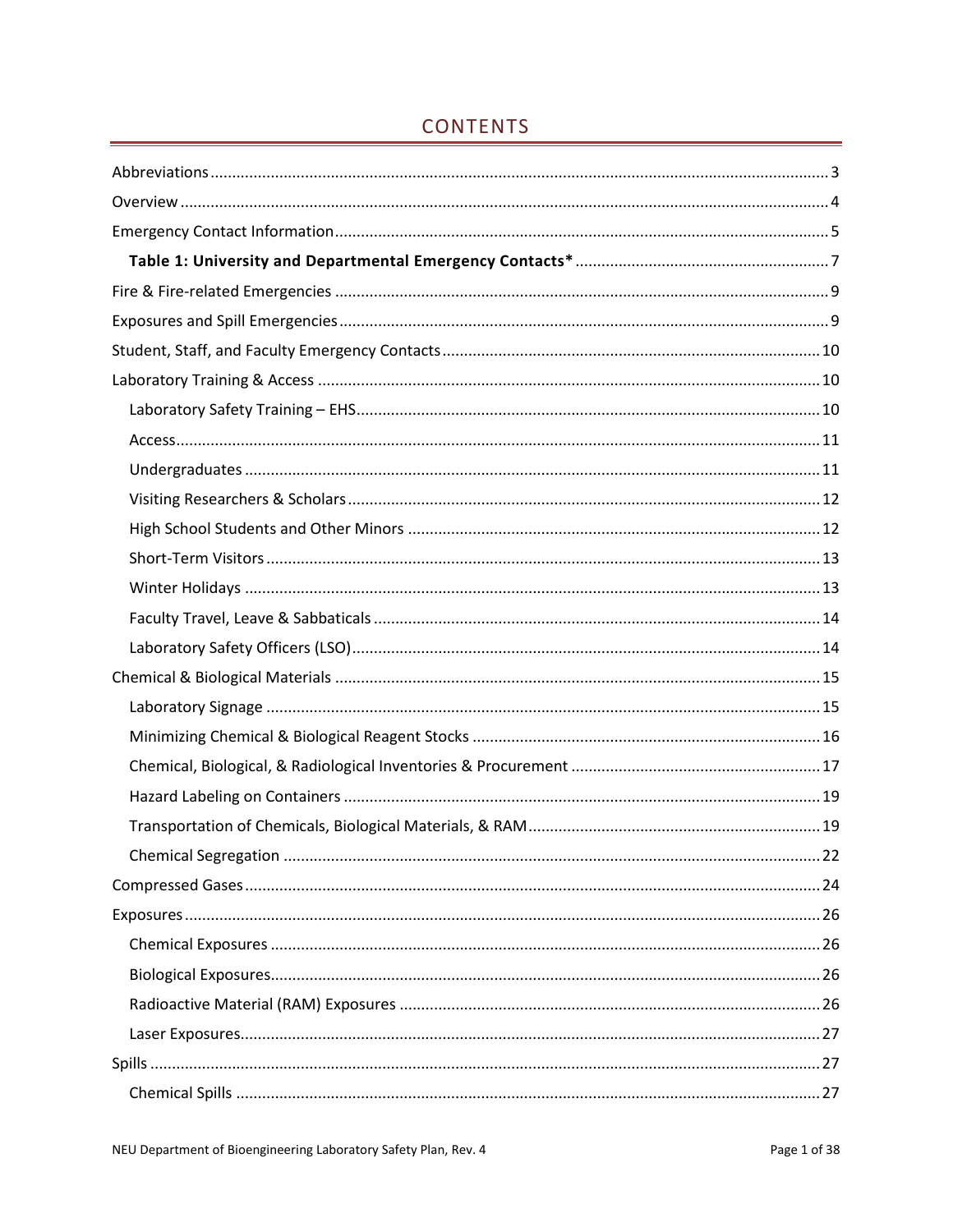| 33 |
|----|
|    |
|    |
|    |
|    |
|    |
|    |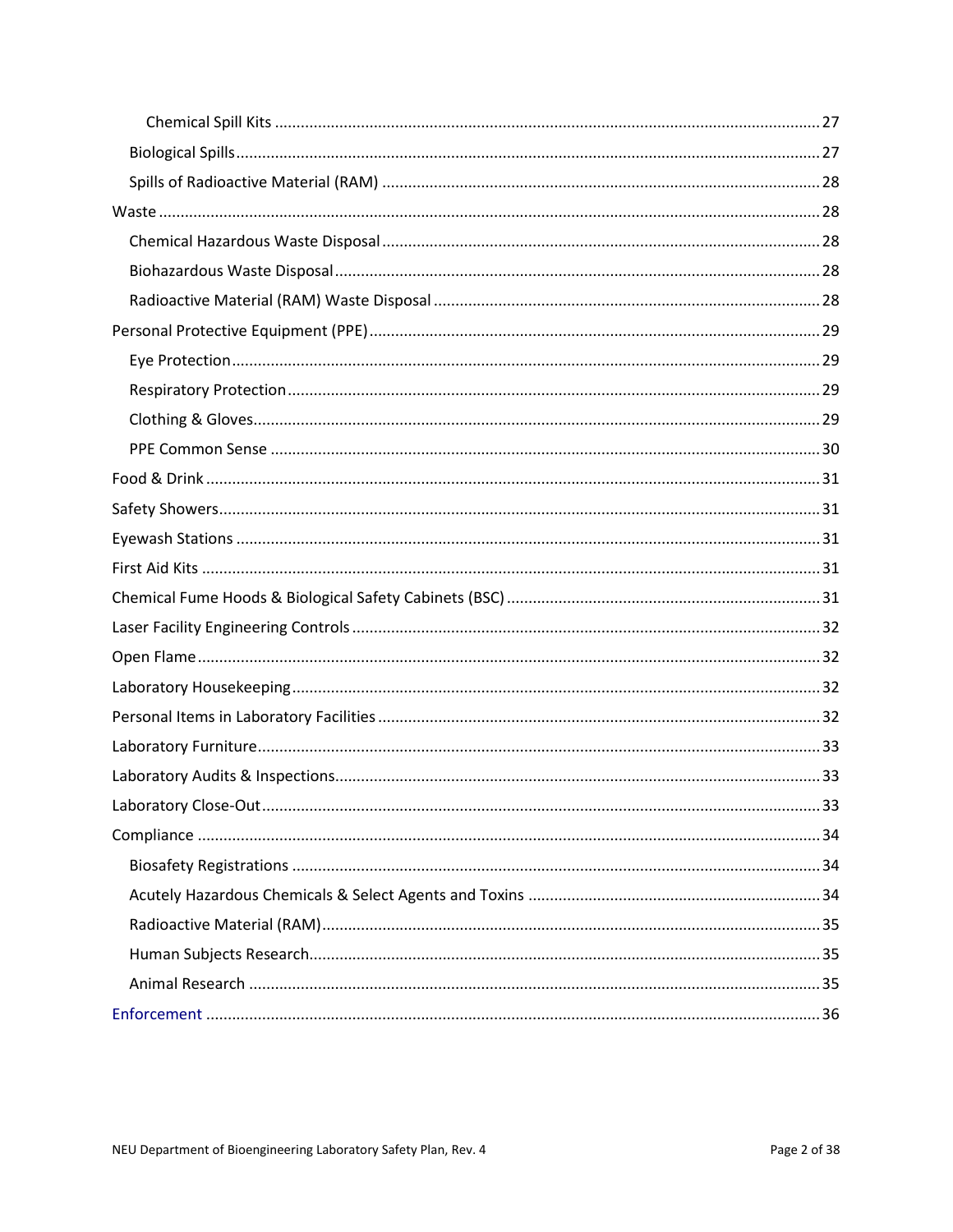# ABBREVIATIONS

<span id="page-3-0"></span>

| ANSI         | $=$      | American National Standards Institute                                                  |
|--------------|----------|----------------------------------------------------------------------------------------|
| <b>BioE</b>  | $=$      | Northeastern University Department of Bioengineering                                   |
| BSL (BL)     | $\equiv$ | <b>Biological safety level</b>                                                         |
| <b>CHP</b>   | $\equiv$ | Chemical Hygiene Plan                                                                  |
| <b>DLAM</b>  | $=$      | Northeastern University Division of Laboratory Animal Medicine                         |
| <b>DSO</b>   | $\equiv$ | Department Safety Officer                                                              |
| <b>EHS</b>   | $\equiv$ | Northeastern University Office of Environmental Health and Safety                      |
| <b>FT</b>    | $\equiv$ | Fulltime (full-time)                                                                   |
| <b>GHS</b>   | $=$      | United Nations' Globally Harmonized System of Classification and Labeling of Chemicals |
| HF           | $=$      | Hydrofluoric acid                                                                      |
| <b>IRB</b>   | $=$      | <b>Institutional Review Board</b>                                                      |
| <b>IACUC</b> | $=$      | Institutional Animal Care and Use Committee                                            |
| <b>LSO</b>   | $=$      | Laboratory Safety Officer                                                              |
| <b>LSP</b>   | $\equiv$ | Laboratory Safety Plan                                                                 |
| <b>NEU</b>   | $=$      | Northeastern University                                                                |
| <b>NFPA</b>  | $=$      | <b>National Fire Protection Association</b>                                            |
| <b>NUID</b>  | $=$      | Northeastern University identification number                                          |
| <b>OSHA</b>  | $=$      | US Occupational Health and Safety Administration                                       |
| <b>PI</b>    | $\equiv$ | Principal investigator (usually a NEU faculty member)                                  |
| <b>PPE</b>   | $\equiv$ | Personal protective equipment                                                          |
| PT.          | $=$      | Part-time                                                                              |
| <b>RAM</b>   | $=$      | Radioactive material                                                                   |
| REU          | $=$      | Research Experience for Undergraduates (a program of the National Science Foundation)  |
| <b>SDS</b>   | $\equiv$ | Safety Data Sheet (formerly known as Material Safety Data Sheet or MSDS)               |
| TA           | $=$      | <b>Teaching Assistant</b>                                                              |
|              |          |                                                                                        |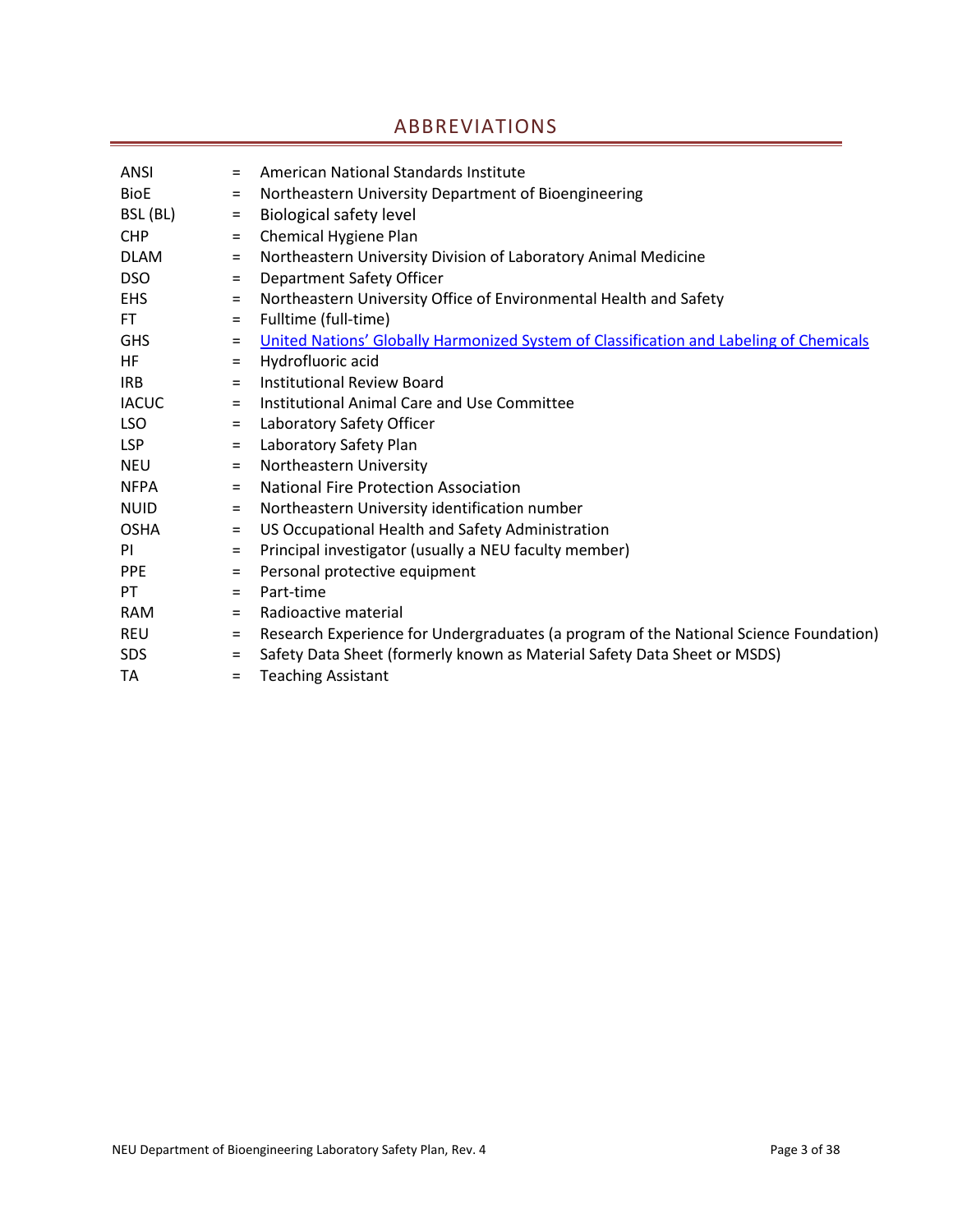# **OVERVIEW**

<span id="page-4-0"></span>The LSP presented herein is intended to present authorized personnel (laboratory user and workers) within the BioE policies and procedures for the safe use of BioE laboratory facilities. Analytical methods and experimental activities conducted within laboratories vary among research groups and classes. It is not possible to review all methods and activities that are or may be performed in BioE laboratory facilities in this manual. Policies and procedures presented in this manual should serve as minimum requirementsfor all BioE laboratory user and workers. Laboratory users and workers must receive training specific to each activity and method from their PI, course instructor, course TA, or supervisor, as appropriate.

Many parties work collaboratively to ensure the safe operation of BioE laboratories, including: Department Chair, PIs, Faculty, and the DSO. Primary responsibility for laboratory safety rests with the laboratory user and worker.

## **Before beginning work in any BioE laboratory facility or office/writing area directly connected to a laboratory, the laboratory user and worker must:**

- Read this LSP in full
- Review the [EHS website](https://www.northeastern.edu/ehs)
- Review the [CHP,](https://www.northeastern.edu/ehs/ehs-programs/laboratory-safety/chemical-hygiene/chemical-hygiene-plan/) including the NEU plan for laboratory safety management (Appendix G of CHP)
- Complete all required safety trainings
- Complete the [BioE Facility](http://www.bioe.neu.edu/sites/default/files/20180614_bioe_access_request_form_fillable.pdf) Access Request Form

## **After beginning work in BioE laboratory facilities, the laboratory user and worker must:**

- Develop good personal laboratory safety habits
- Wear all required PPE
- Inform appropriate personnel of any laboratory deficiency that may pose a safety hazard
- Plan and conduct each analytical method and experiment in accordance with proper laboratory safety procedures and this LSP
- Ensure that their work area is decontaminated, clean, and tidy, and that all chemicals, biologicals, and laboratory equipment are properly stored at the end each experiment or the end of each work day, whichever is sooner.
- Complete all required refresher safety trainings
- Complete required safety training(s) before using new methods, procedures, or materials used in experiments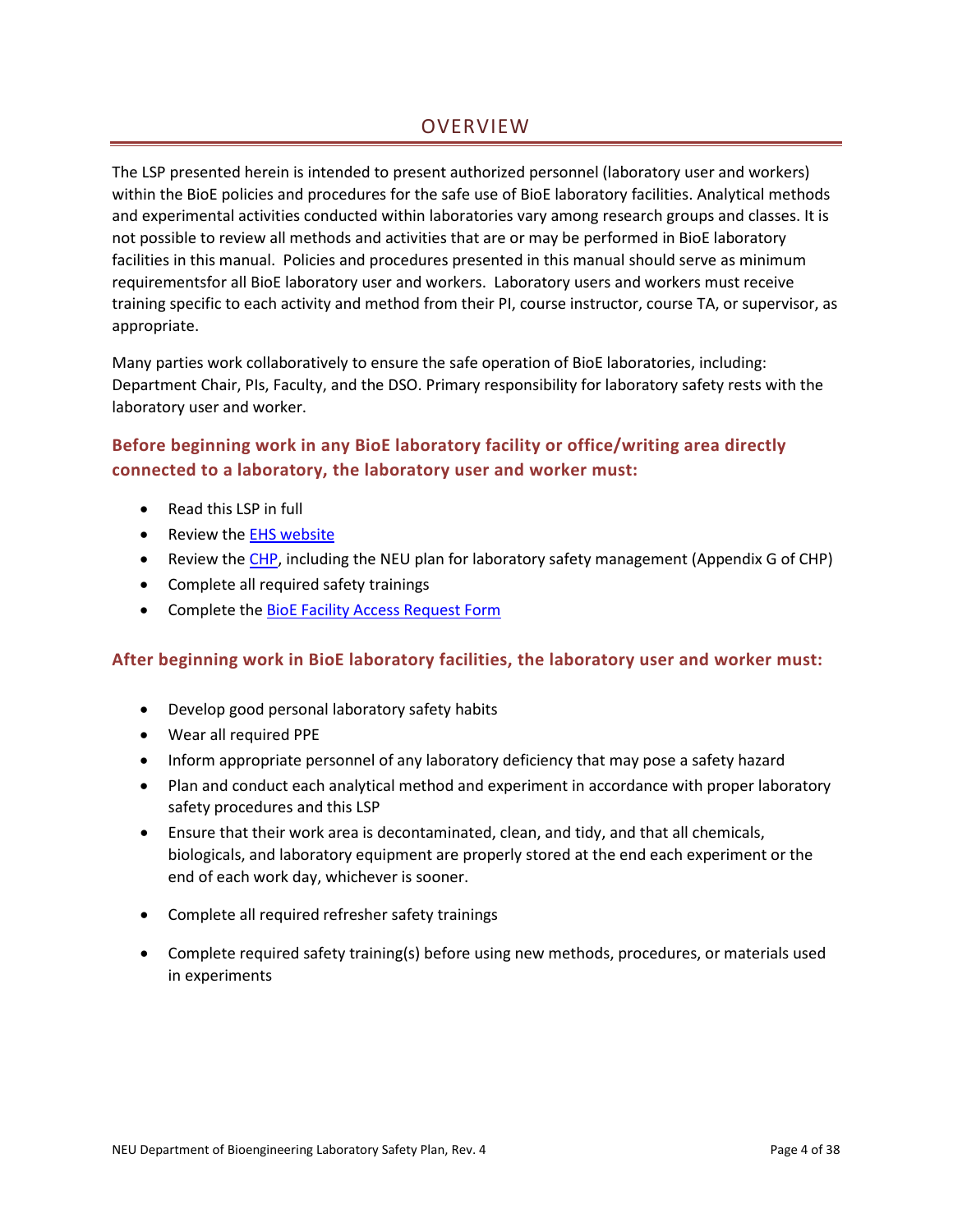# <span id="page-5-0"></span>**IN THE EVENT OF FIRE:**

- **1. EVACUATE THE BUILDING**
- **2. ACTIVATE THE NEAREST FIRE ALARM PULL STATION ON YOUR WAY OUT OF THE BUILDING, IF POSSIBLE**
- **3. CALL 911 TO REPORT THE FIRE**
- **4. THEN CALL NEU PUBLIC SAFETY AT 617-373- 3333 TO REPORT THE FIRE**
- **5. THEN REACH OUT TO BioE EMERGENCY CONTACTS (see laboratory door signage and Table 1)**

# **IN THE EVENT OF A HAZARDOUS MATERIAL EXPOSURE, AND ANY OTHER EMERGENCY:**

- **1. FOR EXPOSURES, WASH/FLUSH THE EXPOSED AREA(S) FOR 15 MINUTES**
- **2. CALL NEU PUBLIC SAFETY AT 617-373-3333**
- **3. THEN REACH OUT TO EHS and BioE EMERGENCY CONTACTS (see laboratory door signage and Table 1)**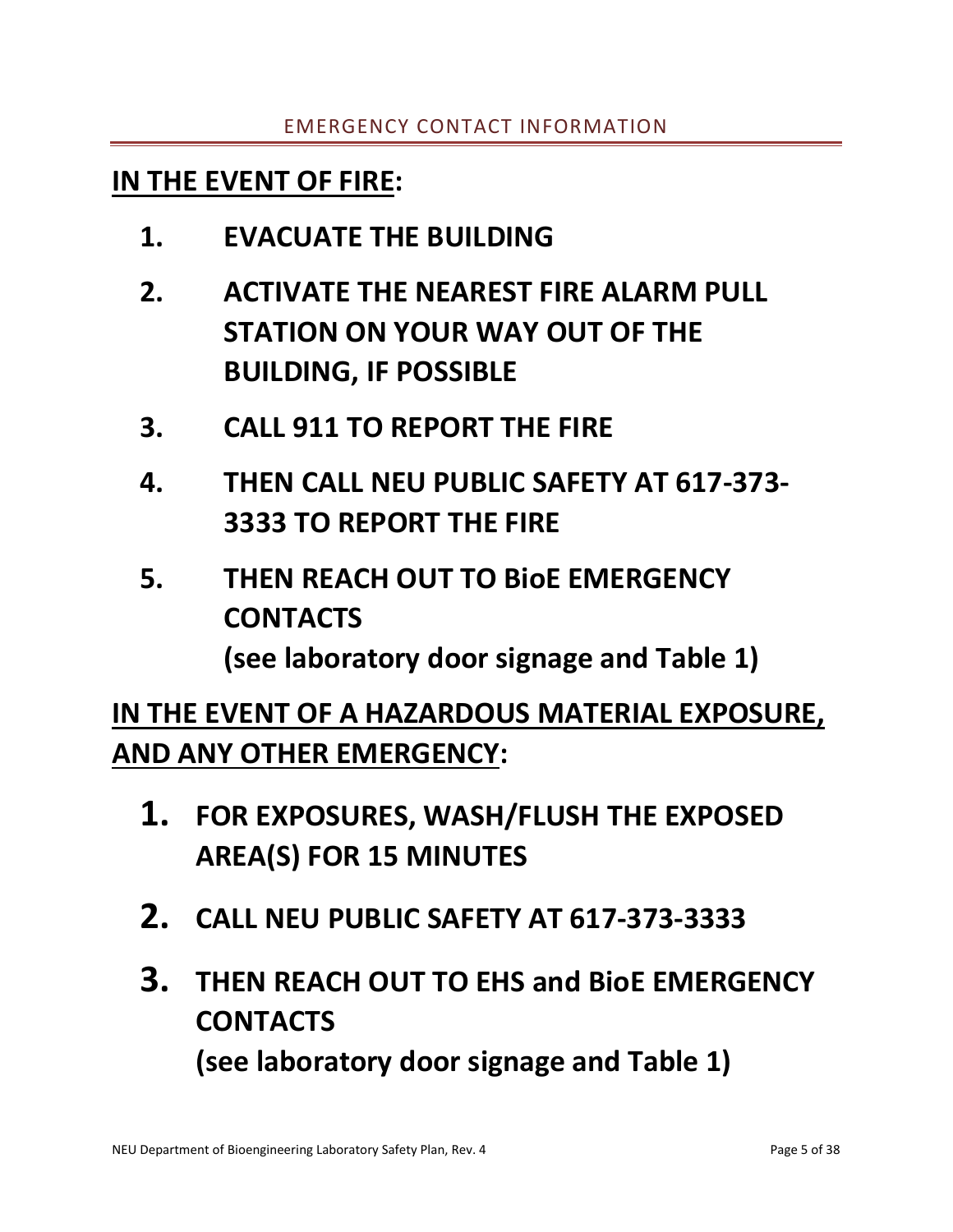## **Know your location and be specific about the nature of the emergency.**

**Laboratory information and emergency contact numbers are posted on laboratory doors.** Table 1 provides additional emergency contacts at the university and department level. Only office telephone numbers are provided. **To reach these contact after hours, call NEU Public Safety at 617-373-3333.**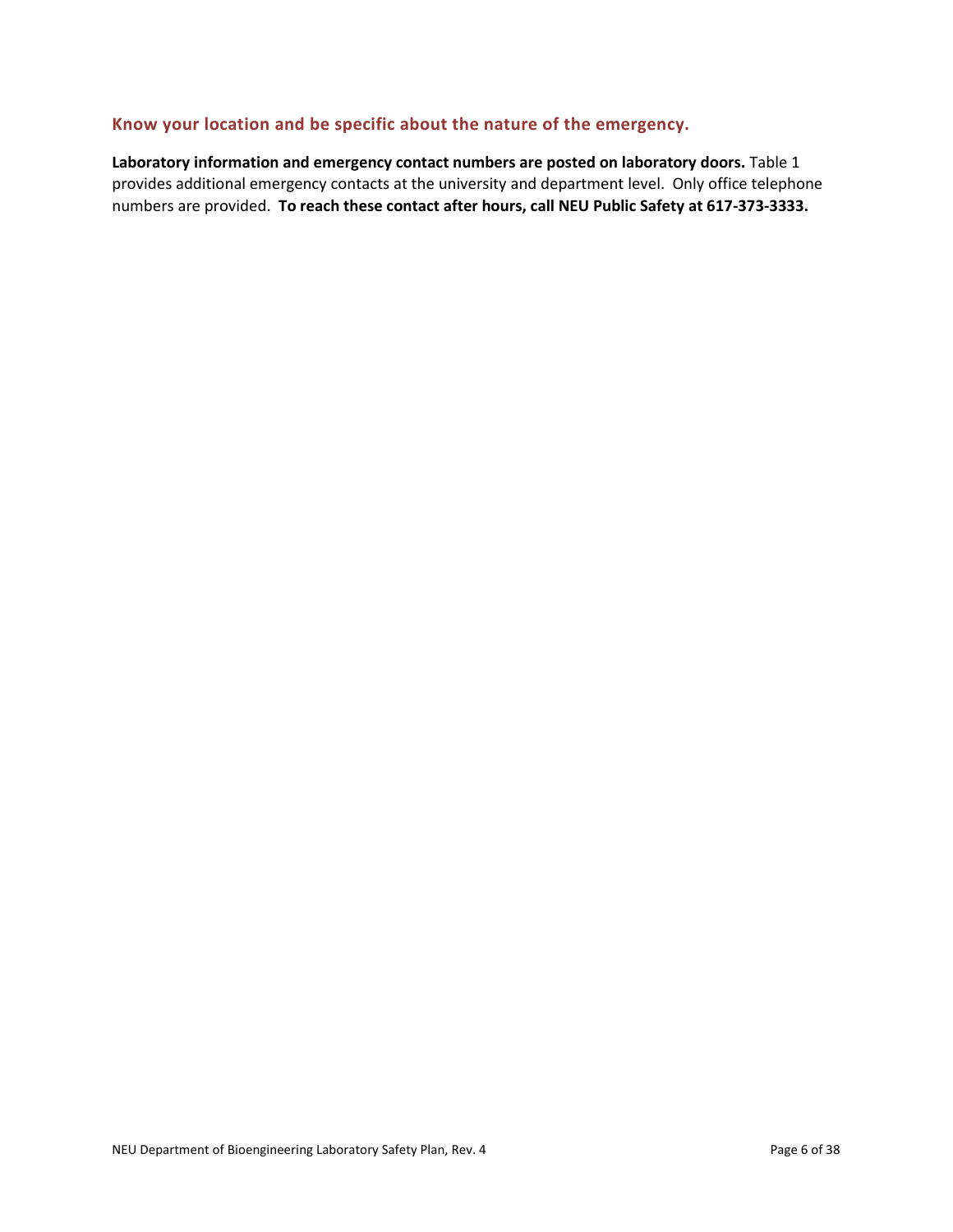## **TABLE 1: UNIVERSITY AND DEPARTMENTAL EMERGENCY CONTACTS\***

<span id="page-7-0"></span>

| For chemical spills, exposures, and other emergencies      |                                                    |                                              |  |  |
|------------------------------------------------------------|----------------------------------------------------|----------------------------------------------|--|--|
| <b>NAME</b>                                                | <b>TITLE</b>                                       | <b>CONTACT INFORMATION</b>                   |  |  |
| Evan Saravo                                                | Laboratory Safety Program Manager, EHS             | e.saravo@northeastern.edu                    |  |  |
|                                                            |                                                    | 617.373.4015                                 |  |  |
| Lee Makowski                                               | Department Chair, BioE                             | I.makowski@northeastern.edu                  |  |  |
|                                                            |                                                    | 617.373.3006                                 |  |  |
| Helen Markewich                                            | Department Safety Officer, BioE                    | h.markewich@northeastern.edu<br>617.373.8591 |  |  |
|                                                            |                                                    | a.sullivan@northeastern.edu                  |  |  |
| Andrew Sullivan                                            | Hazardous Material Program Manager                 | 617.373.6030                                 |  |  |
| <b>Esther Cohen</b>                                        | <b>Business Manager, BioE</b>                      | e.cohen@northeastern.edu                     |  |  |
|                                                            |                                                    | 617.373.6405                                 |  |  |
|                                                            | For biological spills, exposures, and emergencies  |                                              |  |  |
| <b>NAME</b>                                                | <b>TITLE</b>                                       | <b>CONTACT INFORMATION</b>                   |  |  |
| Getzabel Guevara                                           | <b>Biosafety Specialist, EHS</b>                   | g.guevara@northeastern.edu                   |  |  |
|                                                            |                                                    | 617.373.2432                                 |  |  |
| Lee Makowski                                               | Department Chair, BioE                             | I.makowski@northeastern.edu                  |  |  |
|                                                            |                                                    | 617.373.3006                                 |  |  |
| <b>Helen Markewich</b>                                     | Departmental Safety Officer, BioE                  | h.markewich@northeastern.edu                 |  |  |
|                                                            |                                                    | 617.373.8591<br>e.cohen@northeastern.edu     |  |  |
| <b>Esther Cohen</b>                                        | <b>Business Manager, BioE</b>                      | 617.373.6405                                 |  |  |
|                                                            |                                                    |                                              |  |  |
| For spills of radioactive material (RAM) and RAM exposures |                                                    |                                              |  |  |
| <b>NAME</b>                                                | <b>TITLE</b>                                       | <b>CONTACT INFORMATION</b>                   |  |  |
| Christopher S. Bingel                                      | Radiation Safety Manager, Laser Safety Officer EHS | c.bingel@northeastern.edu                    |  |  |
|                                                            |                                                    | 617.373.2769                                 |  |  |
| Lee Makowski                                               | Department Chair, BioE                             | I.makowski@northeastern.edu<br>617.373.3006  |  |  |
|                                                            |                                                    | h.markewich@northeastern.edu                 |  |  |
| <b>Helen Markewich</b>                                     | Departmental Safety Officer, BioE                  | 617.373.8591                                 |  |  |
|                                                            |                                                    | e.cohen@northeastern.edu                     |  |  |
| <b>Esther Cohen</b>                                        | <b>Business Manager, BioE</b>                      | 617.373.6405                                 |  |  |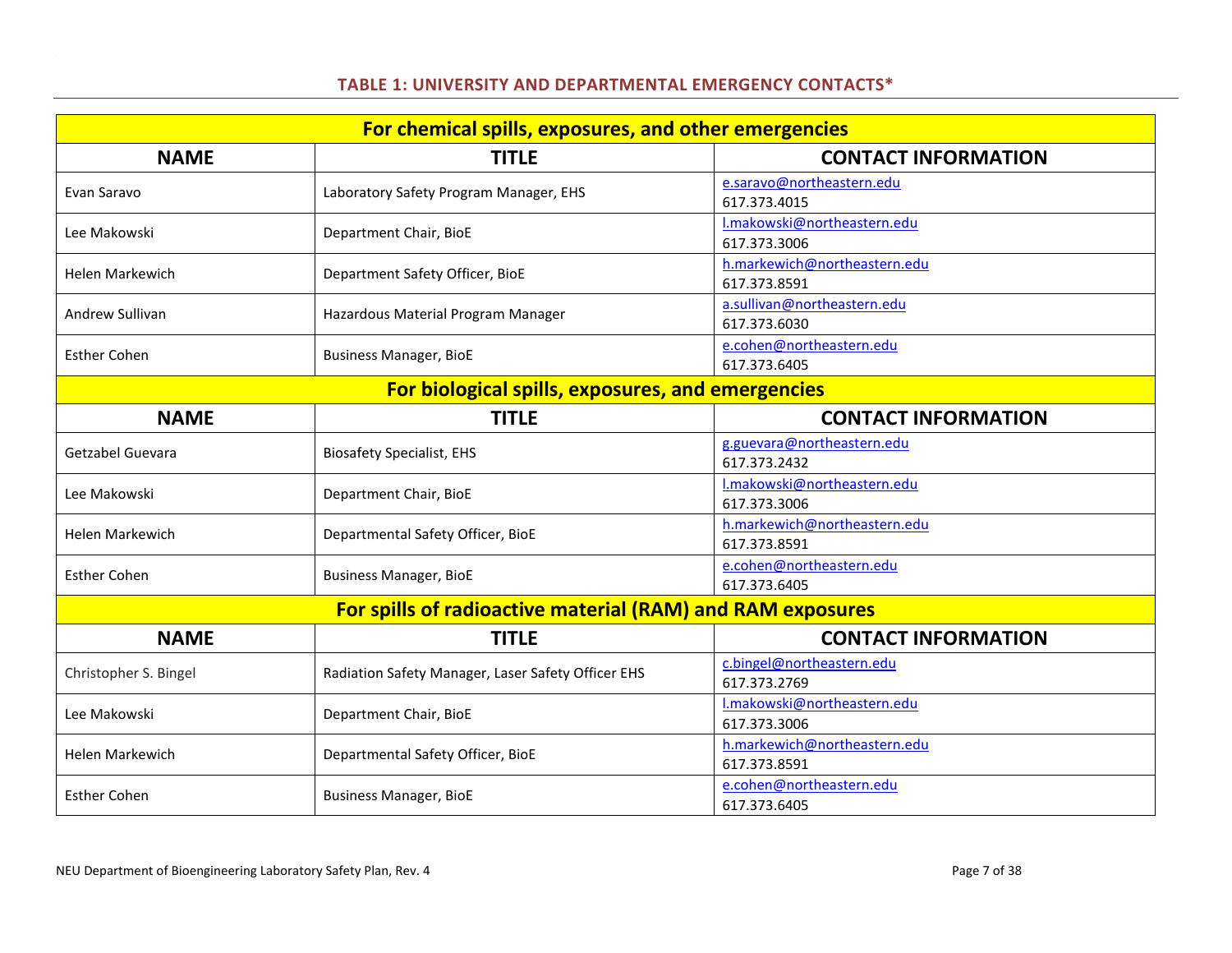| For laser exposures and related emergencies                          |                                                               |                                                                             |  |
|----------------------------------------------------------------------|---------------------------------------------------------------|-----------------------------------------------------------------------------|--|
| Christopher S. Bingel                                                | Radiation Safety Manager, Laser Safety Officer EHS            | c.bingel@northeastern.edu<br>617.373.2769                                   |  |
| Lee Makowski                                                         | Department Chair, BioE                                        | I.makowski@northeastern.edu<br>617.373.3006                                 |  |
| <b>Helen Markewich</b>                                               | Department Safety Officer, BioE                               | h.markewich@northeastern.edu<br>617.373.8591                                |  |
| <b>Esther Cohen</b>                                                  | <b>Business Manager, BioE</b>                                 | e.cohen@northeastern.edu<br>617.373.6405                                    |  |
| For any injury or hazardous material exposure in a BioE facility     |                                                               |                                                                             |  |
| <b>NAME</b>                                                          | <b>TITLE</b>                                                  | <b>CONTACT INFORMATION</b>                                                  |  |
| <b>Environmental Health and Safety</b>                               | <b>Incident Reporting</b>                                     | ehs@northeastern.edu<br>617-373-2769                                        |  |
| <b>Helen Markewich</b>                                               | Departmental Safety Officer, BioE                             | h.markewich@northeastern.edu<br>617.373.8591                                |  |
| Lee Makowski                                                         | Department Chair, BioE                                        | I.makowski@northeastern.edu<br>617.373.3006                                 |  |
| <b>Esther Cohen</b>                                                  | <b>Business Manager, BioE</b>                                 | e.cohen@northeastern.edu<br>617.373.6405                                    |  |
|                                                                      | For veterinary or laboratory animal-related emergencies       |                                                                             |  |
| <b>Division</b>                                                      | Time of day                                                   | <b>CONTACT INFORMATION</b>                                                  |  |
| Division of Laboratory Animal                                        | Mon-Fri 8:00 AM - 4:00 PM                                     | DLAM@northeastern.edu<br>(617) 373-3958                                     |  |
| Medicine-Institutional Animal Care<br>and Use Committee (DLAM-IACUC) | After working hours<br>$\circ$                                | Call the Work Order, Facilities Customer Service: (617)<br>1.<br>373-2754   |  |
| https://dlam.neu.edu/emergency-<br>contact/                          | Weekends (Saturday, Sunday)<br>$\circ$<br>Holidays<br>$\circ$ | Request that the DLAM or Animal Care "On Call Person"<br>2.<br>contact you. |  |

\* Only office telephone numbers are provided. **For home and mobile numbers, call NEU Public Safety at 617-373-3333.**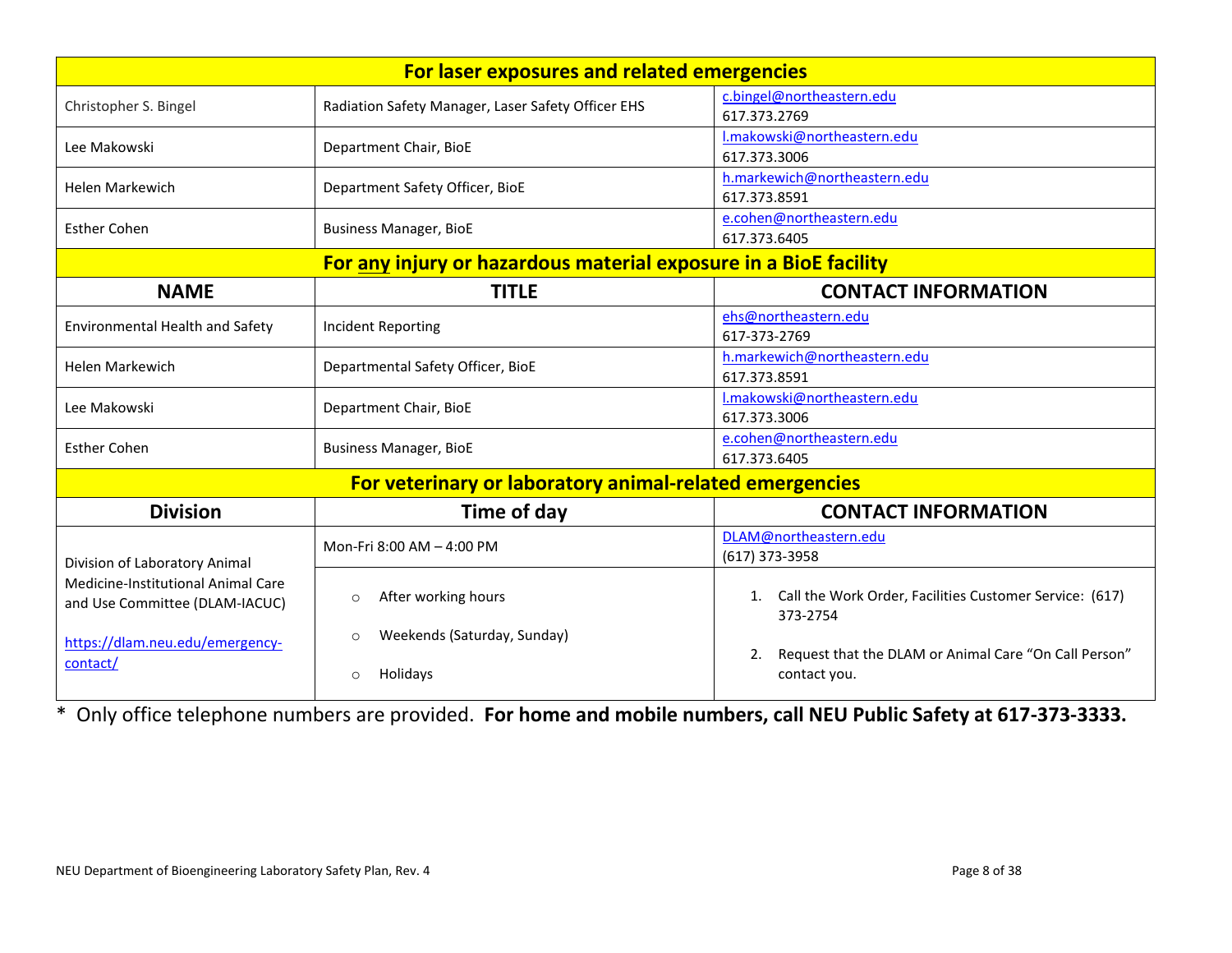## <span id="page-9-0"></span>**If you observe a fire, or if the fire alarm is activated in any building:**

- Activate the fire alarm system by pulling a fire alarm station on your way out of the building.
- If time permits, stabilize lab procedures, turn off stoves and ovens, and unplug or disable any device that could make a dangerous situation even worse.
- Leave the building via the nearest exit. Warn others as you leave.
- Do not use elevators.
- Feel doors before opening, and close doors and windows as you leave if safe to do so.
- Report the fire to the local fire department by calling 911 then contact NUPD by calling (617) 373-3333 once outside.
- If trapped, keep the doors closed and place cloth under them to keep out smoke. Signal for help by hanging an object (e.g. jacket or shirt) out window to attract attention.
- Remain a safe distance away from the building and await further instructions. Keep roadways open and beware of approaching emergency vehicles. Notify emergency responders of anyone trapped or any special conditions in the building.
- Do not go back in the building for any reason until an authorized university official deems it safe to re-enter.

## **Refer to the** [NEU Emergency Guidebook](https://nupd.northeastern.edu/wp-content/uploads/NU-Emergency-Guidebook.pdf) **for more information.**

There are fire extinguishers located in every BioE laboratory. All fire extinguishers are maintained and inspected by the university's fire safety program. If a fire extinguisher is used, or discharges accidentally, notify the DSO immediately.

Provide the fire/police teams with the details of the problem upon their arrival. Special hazard information is essential for the safety of the emergency responders.

# EXPOSURES AND SPILL EMERGENCIES

<span id="page-9-1"></span>For details on emergency response to chemical exposures, biological exposures, and spills, consult the Exposures and Spills sections of this document.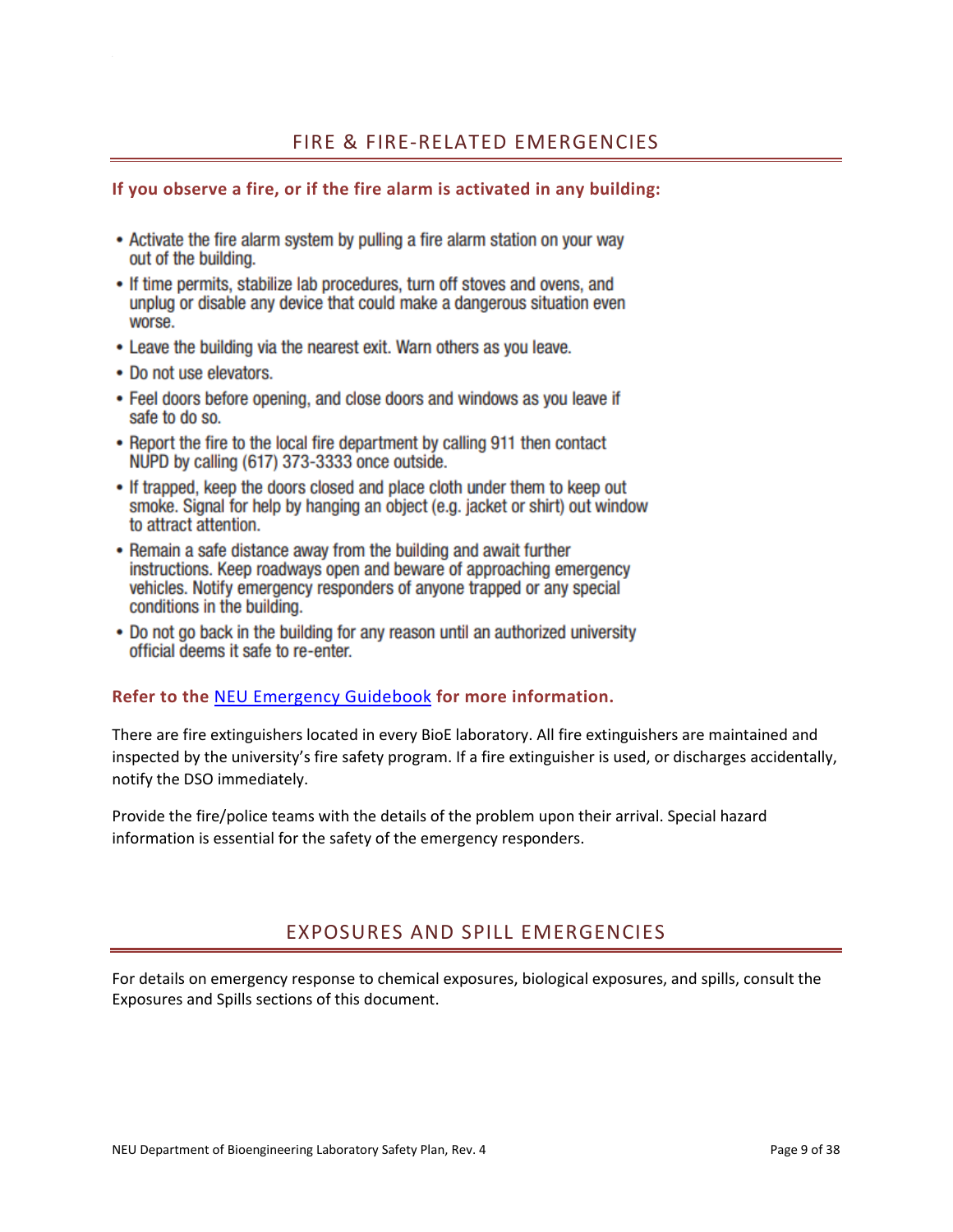# STUDENT, STAFF, AND FACULTY EMERGENCY CONTACTS

<span id="page-10-0"></span>Each NEU student, staff, and faculty member is required to list an emergency contact with the university. BioE also maintains a list of emergency contacts for its personnel. If a BioE student, staff, or faculty member is incapacitated in an emergency, asks for their emergency contact to be notified, or it is otherwise judged that their emergency contact should be notified, contact:

- 1. NEU Public Safety at 617-373-3333 and request that officers reach out the emergency contact of the affected individual(s). Be sure to have the individual's full name and, if possible, NUID.
- 2. The BioE Business Manager or the BioE Department Chair at the details listed in Table 1 to request that they reach out to the emergency contact of the affected individual(s).

# LABORATORY TRAINING & ACCESS

<span id="page-10-1"></span>Each laboratory user and worker is required to receive the appropriate training from NEU EHS before accessing any BioE laboratory facility or office/writing area directly connected to a laboratory. Each laboratory user and worker is required to submit verification of his/her training to the DSO. Prior to assignments involving new laboratory methods or techniques that may result in new exposure situations; the laboratory user and worker must obtain the appropriate training as determined by the PI and/or the DSO.

All laboratory users and workers must have an active status with the university as an active student, staff member, visiting scholar, volunteer or faculty member. Visiting scholar, volunteer, and other positions for individuals who are not active NEU students established without the participation of NEU Human Resource Management are not permitted. For details and guidance, contact the BioE Business Manager.

#### LABORATORY SAFETY TRAINING – EHS

- <span id="page-10-2"></span>• EHS training requirements for BioE students, staff, and faculty are available on the BioE website available [here](http://www.bioe.neu.edu/bioe/about/forms)
- Each laboratory user and worker must have an active myNortheastern account to complete EHS training.
- PIs must ensure that all laboratory members are listed as members of the laboratory in BioRaft, and that their job activities and hazards are kept up-to-date. For questions on how to do this, contact the DSO or [EHS.](mailto:ehs@northeastern.edu)
- For instructions on how to access online trainings, see the instruction document [here.](http://www.bioe.neu.edu/bioe/about/forms)
- **Important:** laboratory users and workers may be required to complete additional training depending on the type of experimental methods, equipment, and materials with which they work.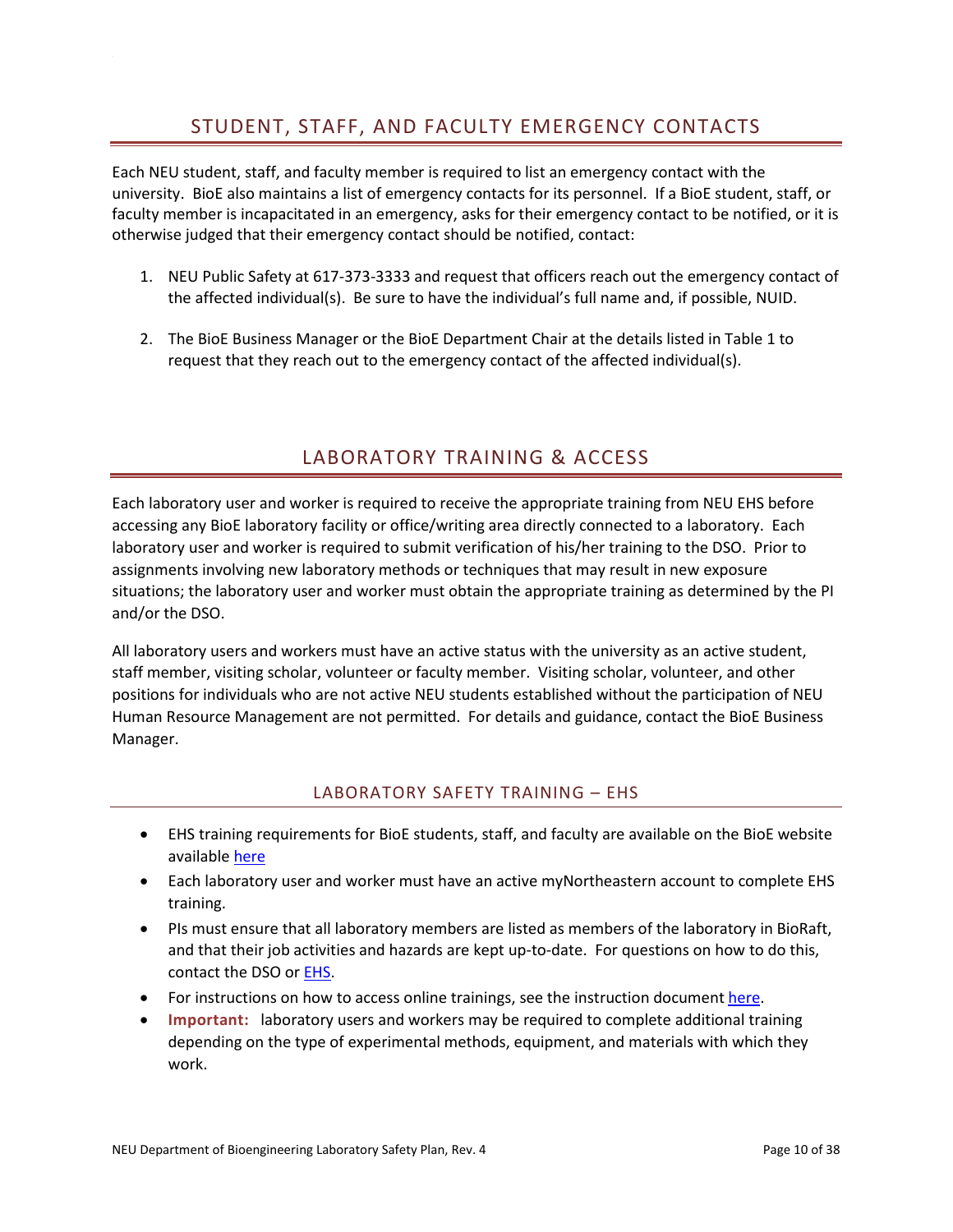<span id="page-11-0"></span>Once the laboratory user and worker has read the LSP, fulfilled his/her training responsibilities and submits the signed BioE Facility [Access Form](http://www.bioe.neu.edu/bioe/about/forms) to the DSO, access will be granted and his/her laboratory work may begin.

Beginning in July 2018, keycard access to office/desk, laboratory, and other BioE facilities facilities is granted with the following term limits:

- o **Faculty:** indefinite access
- o **Permanent staff:** indefinite access
- o **Temporary staff, Co-ops:** access expires at the end of the term of employment/co-op agreement
- o **PhD students:** access expires after six years unless the PI requests a shorter interval
- o **MS students:** access expires after three years unless the PI requests a shorter interval
- o **BS, BS/MS students:** access expires after at 5pm on the last day of each semester, unless the PI requests a different interval
- o **Summer programs:** access expires after at 5pm on the last day of the program. Note that BioE does not typically grant keycard access to high school students.

If any laboratory user or worker requires access beyond the terms listed above, contact the DSO to request an extension.

Note that if the individual loses status with NEU due to resignation, withdrawal or removal from academic program, nonpayment of tuition, or other causes, their keycard access will be automatically revoked by NEU.

BioE student, Co-ops, and temporary staff who started work prior to July 2018 may have their access expiration updated retroactively, according to the terms listed above, at any time by the DSO.

## **No student, staff member, or faculty may work alone in a BioE laboratory facility.**

<span id="page-11-1"></span>When working outside of normal business hours, BioE students, staff and faculty are encouraged to use the [SafeZone app](https://www.safezoneapp.com/how-it-works) to notify NEU Public Safety of their whereabouts, as well as to notify their faculty advisor/PI and colleagues of their work schedule.

#### UNDERGRADUATES

Undergraduates must be supervised when working in BioE laboratory facilities according to the NEU Policy o[n Restricted Access and Supervision Requirements for Laboratories and Support Rooms.](https://www.northeastern.edu/policies/pdfs/Policy_on_Restricted_Access_and_Supervision_Requirements_for_Laboratories_and_Support_Rooms.pdf) Undergraduates attending a BioE class in a laboratory facility may not be left unattended. A TA or faculty member must be present at all times.

**Undergraduates may not use an autoclave without direct supervision by a graduate student, postdoctoral researcher, or faculty member. Undergraduates may not receive Husky Card access to autoclave rooms.**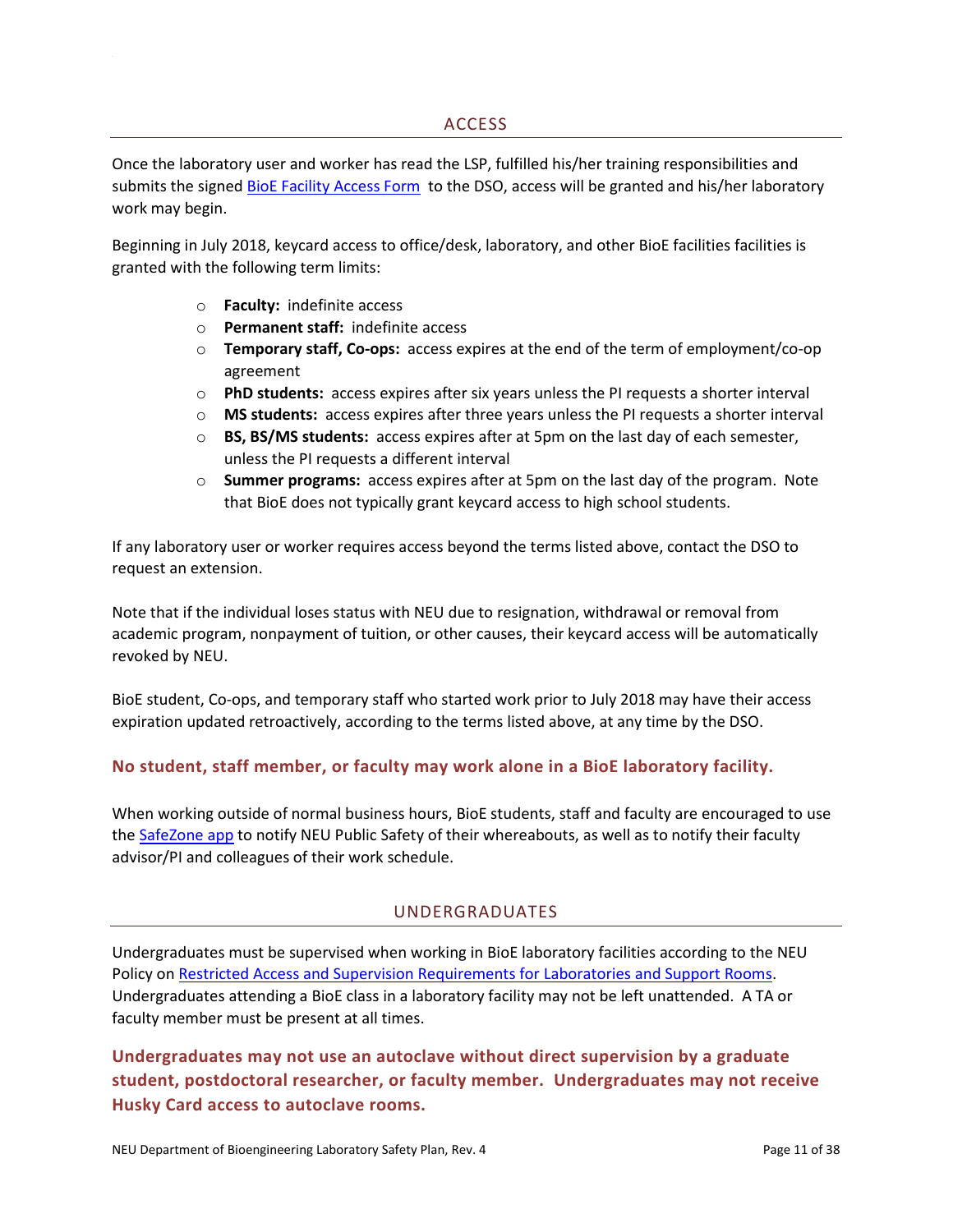## VISITING RESEARCHERS & SCHOLARS

<span id="page-12-0"></span>Periodically, visiting researchers, undergraduate students, and high school students become involved in research activities requiring access to BioE laboratories. BioE encourages external collaboration and the participation of qualified researchers at all levels. All laboratory workers must have an active status with the university. All laboratory workers must have a NEU email account and Husky card. **Visiting researchers attached to or sponsored by departments other than BioE must notify the BioE Business Manager of:**

- o The start date and end date of their work in BioE facilities
- $\circ$  The name and contact information of their sponsoring faculty member or faculty advisor
- o The name of their primary department at Northeastern

As with BioE students, faculty, and staff, visiting researchers accessing BioE laboratories must complete appropriate training.

**Note that for high school students and other minors, additional approvals and paperwork are required. Refer to the** [High School Students & Other Minors](#page-12-1) **section for details.** 

#### HIGH SCHOOL STUDENTS AND OTHER MINORS

<span id="page-12-1"></span>Any visit, course, program, or research/work employment of high school students or other minors in any BioE facility must be reviewed and approved by:

- o NEU Office of Risk Services
	- [Paperwork is required](https://www.northeastern.edu/risk-services/minors-on-campus/)
- o NEU EHS
	- Email details to th[e ehs@northeastern.edu](mailto:ehs@northeastern.edu) and [biosafety@northeastern.edu](mailto:biosafety@northeastern.edu)
- o BioE Department Chair
- o BioE Business Manager
- o BioE DSO

**High school students and other minors visiting, working in, or participating in a program or course in any BioE facility may not be granted keycard access to any BioE facility.** 

**High school students and other minors may not work or be present in any BioE facility without direct supervision by a graduate student, postdoctoral researcher, or faculty member.**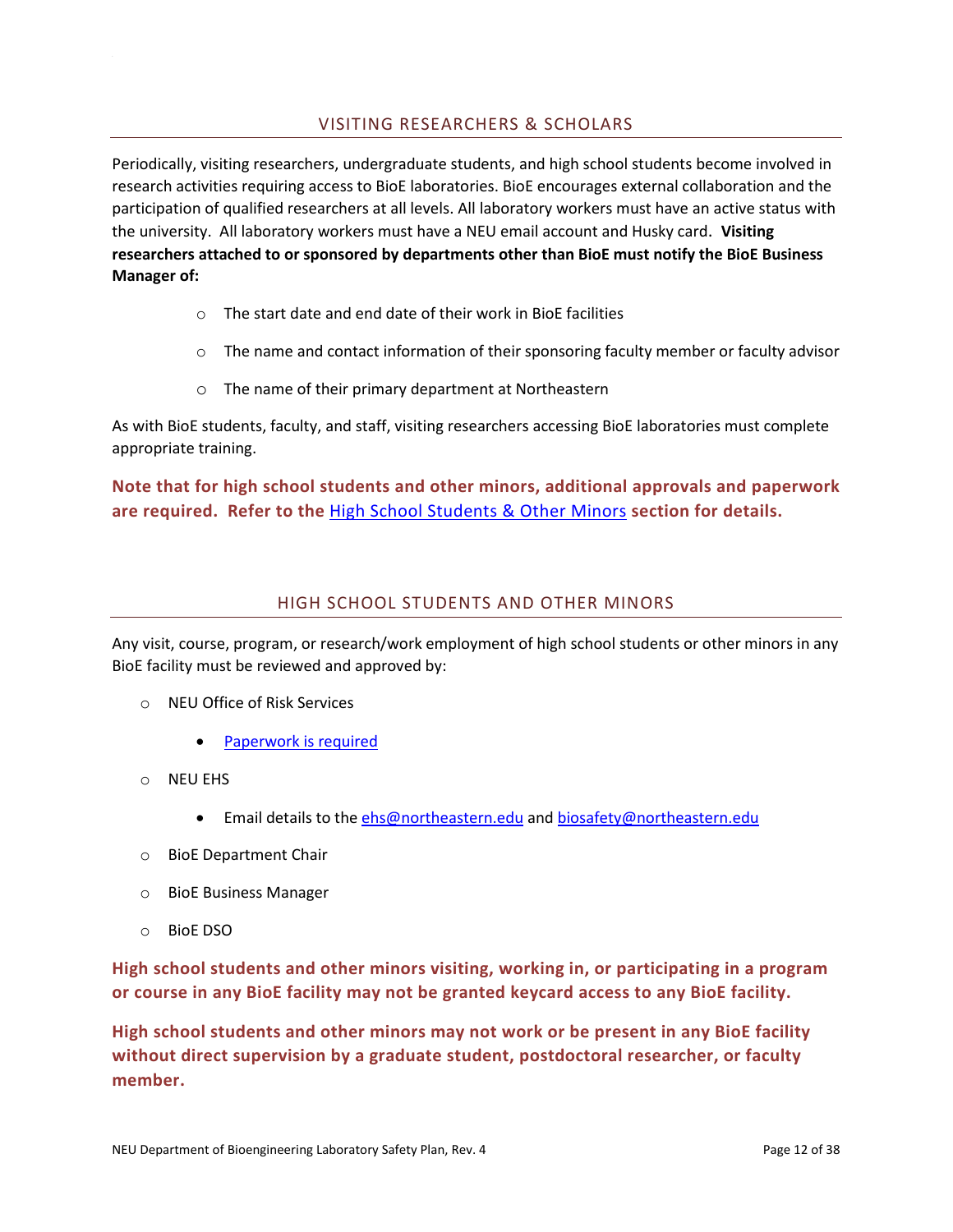## SHORT-TERM VISITORS

<span id="page-13-0"></span>Short-term visitors include vendor technical sales representatives, service and installation representatives, potential research collaborators, potential students, faculty, and staff during an interview, and other visitors who will spend **five days or less** in a BioE laboratory facility **and who will perform no laboratory work other than instrument/equipment installation, repair, and training**. These visitors may enter the BioE laboratory spaces without completing safety trainings if:

- 1. They remain clear of all chemical, biological, radiological, laser, and other hazards.
- 2. They are escorted at all times by a BioE faculty member, staff member, or graduate student designated by a PI.
- 3. They wear closed-toed shoes.
- 4. They wear long pants or skirts that reach the ankle.
- 5. They wear all required PPE.
- 6. They comply with the no food or drink rule.
- 7. They comply with laboratory rules concerning personal electronics and other items.
- 8. They comply with all other laboratory rules.

Short-term visitors who will spend less than one day in a BioE laboratory space **and who will perform no laboratory work** of any kind may visit laboratory spaces without completing safety trainings if:

- **1.** They remain clear of all chemical, biological, radiological, laser, and other hazards not associated with the work they are performing.
- **2.** They are escorted at all times by a BioE faculty member, staff member, or graduate student designated by a PI.
- **3.** They wear closed-toed shoes.
- **4.** They wear the appropriate PPE for their work.
- **5.** They comply with the no food or drink rule.
- **6.** They comply with laboratory rules concerning personal electronics and other items.
- <span id="page-13-1"></span>**7.** They comply with all other laboratory rules.

#### WINTER HOLIDAYS

From December 24 through January 1 of each year, BioE is closed for business. Department business and research support services are not available during this time period, including but not limited to:

o Procurement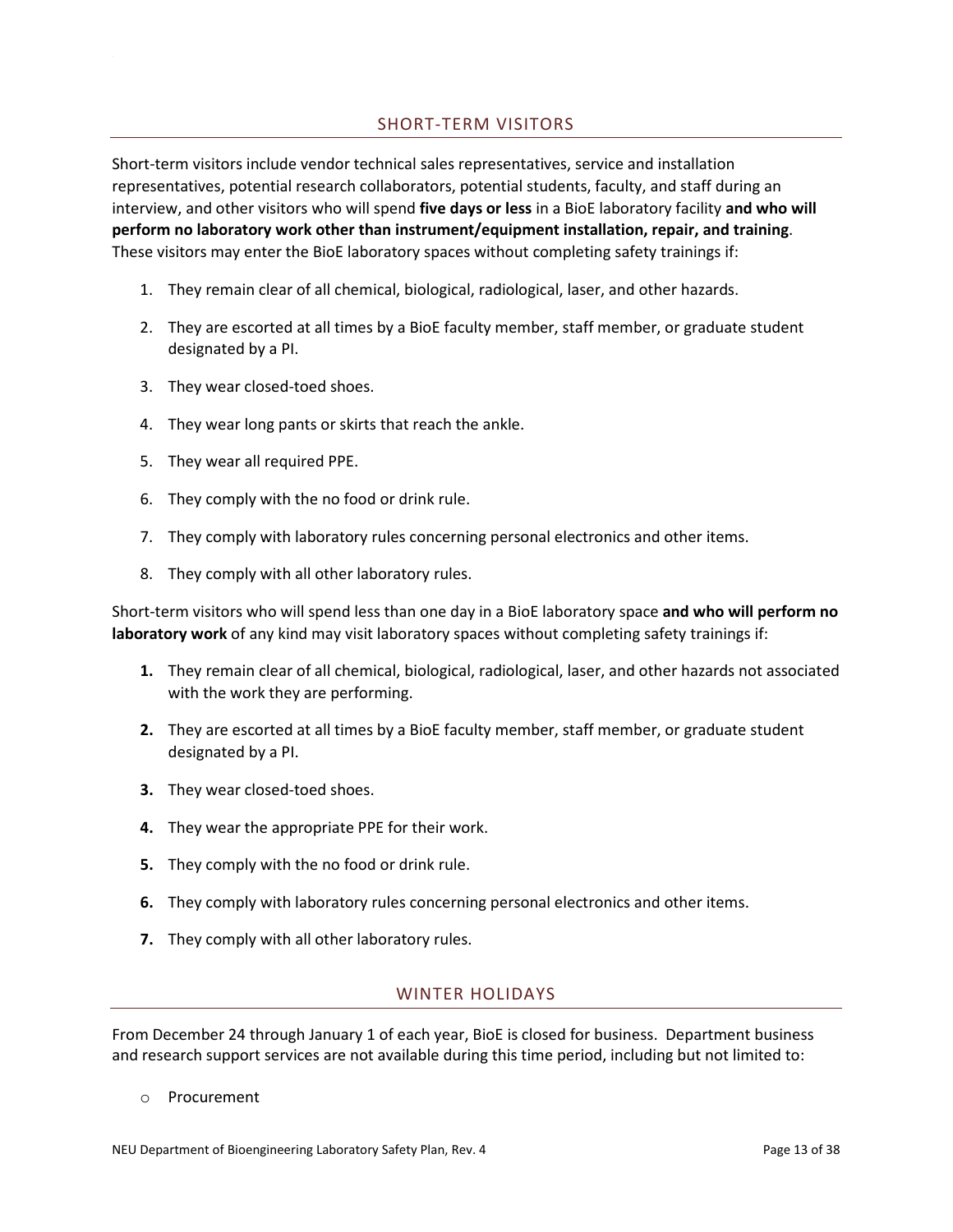- o Package/mail receiving and distribution
- o Hazardous waste collection and supplies delivery
- o Biohazardous waste collection and supplies delivery
- o Transportation and moving
- o Laboratory operations and moving support
- o Changes or updates to facility cardkey access

Researchers are discouraged from working in department facilities, especially in laboratory facilities, during the winter holidays. If researchers must work in these facilities during the winter holidays, they are encouraged to use the [SafeZone app](https://www.safezoneapp.com/how-it-works) to notify NEU Public Safety of their whereabouts, as well as to notify their faculty advisor/PI and colleagues of their work schedule.

### <span id="page-14-0"></span>**No student, staff member, or faculty may work alone in a BioE laboratory facility.**

### FACULTY TRAVEL, LEAVE & SABBATICALS

Per NEU Policy [\(NEU CHP Appendix G\)](https://www.northeastern.edu/ehs/wp-content/uploads/2017/07/Chemical_Hygiene_Plan_2017.pdf), if faculty will be traveling away from the university (personal travel, business travel, or sabbatical), or if they will have limited telephone, mobile phone, and internet access for any length of time, they must designate another full-time NEU faculty member or postdoctoral researcher who is familiar with their laboratory research to supervise the laboratory. This individual must:

- 1. Be familiar with the traveling faculty member's research and laboratory methods;
- 2. Be in close physical proximity to the traveling faculty member's laboratory;
- 3. Have a full-time, active status with NEU;
- 4. Be a faculty or staff member Students and visiting scholars may not be designated;
- 5. Not travel, be on sabbatical, or be on leave for any portion of the traveling faculty member's absence;
- 6. Must agree to supervise the laboratory of the traveling faculty member **in writing to the Department Chair**;
- 7. Must be approved in writing by the Department Chair;
- 8. The DSO may be designated only if he/she meets the criteria listed above.

<span id="page-14-1"></span>**Research faculty must notify the DSO and Department Chair of the designated faculty supervisor before their travel begins.** 

#### LABORATORY SAFETY OFFICERS (LSO)

Each PI must designate a LSO. The responsibilities of the LSO include managing the chemical inventory, orienting new researchers to the PI's laboratory, and notifying the PI and DSO of any safety concerns. For a complete list of the current BioE LSOs, contact the DSO.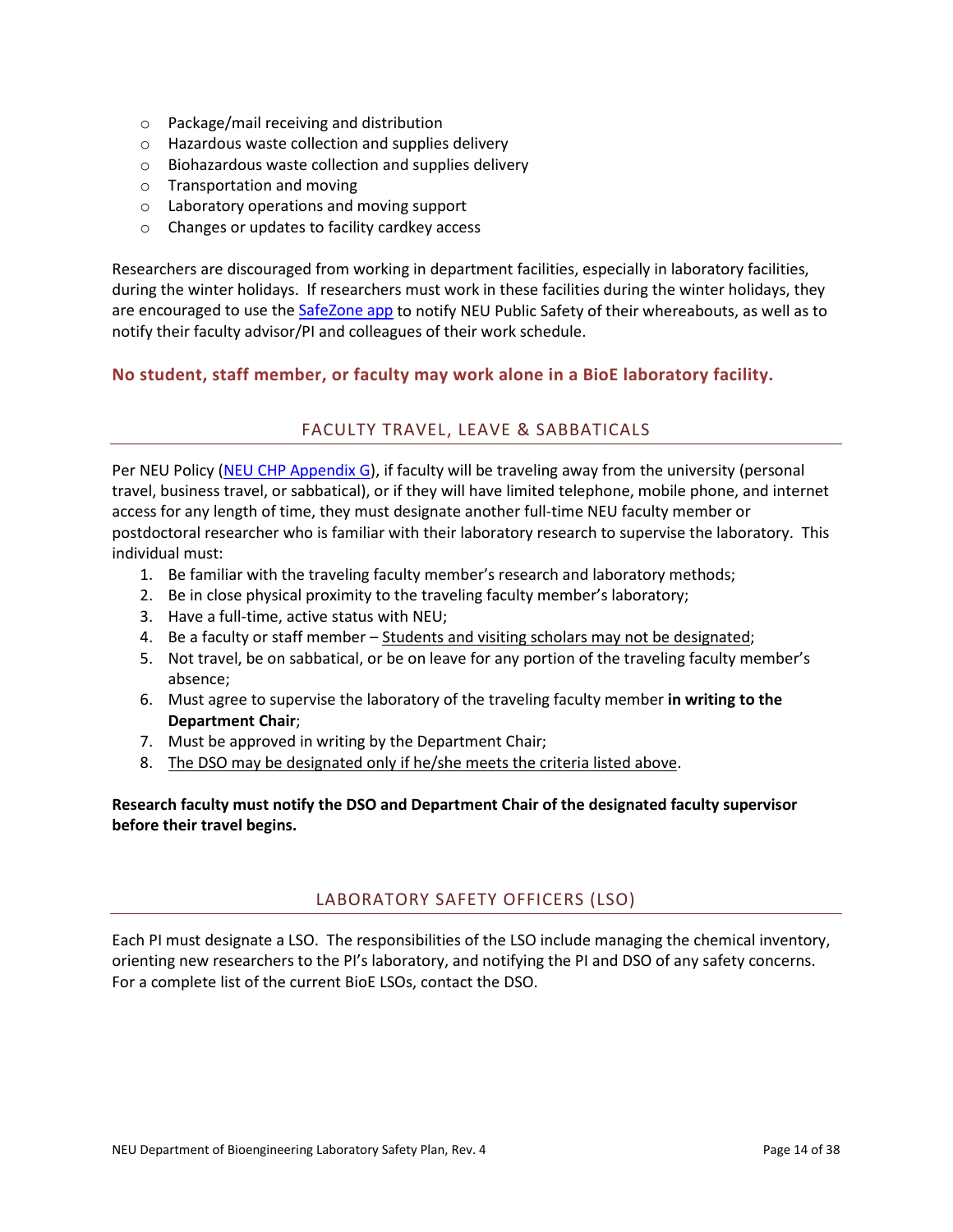# CHEMICAL & BIOLOGICAL MATERIALS

## LABORATORY SIGNAGE

<span id="page-15-1"></span><span id="page-15-0"></span>NEU laboratory doors are posted with emergency information to inform occupants and Boston Fire Department personnel of the presence of hazardous materials inside each laboratory. Posted information includes NFPA diamonds, BSL level (or BL level), the presence of radiation or other hazards, emergency contact information, and other important information.

PIs are required to keep their laboratory signage up-to-date in BioRaft. Laboratory signage should be reviewed and revised every 6 months or any time a new hazard or hazardous material is introduced into the laboratory, whichever is more frequent. Remember that some reagents typically used for biological methods are also hazardous chemicals, and should be included in the chemical inventory (e.g. ethidium bromide, cholera toxin). For questions about how to update laboratory signage in BioRaft, contact the DSO o[r EHS.](mailto:ehs@northeastern.edu)

Laboratory users and workers must be know how to interpret NFPA diamonds. NFPA diamond information is available [here](https://www.northeastern.edu/ehs/ehs-programs/laboratory-safety/general-information/nfpa-hazard-rating-system/) and summarized as follows:

NFPA has developed a system for indicating the health, flammability, reactivity and special hazards for many common chemicals through use of the NFPA 704 Diamond (Figure 1).



FIGURE 1: NFPA DIAMOND

## **The NFPA 704 Hazard Identification System provides:**

- 1. Planning guidance to the fire departments
- 2. Immediate information to firefighters, emergency responders, and others who may be involved in an emergency situation
- 3. For students, staff, and faculty, a means of identifying hazardous materials and areas in which they are stored.

#### **How to interpret NFPA diamonds:**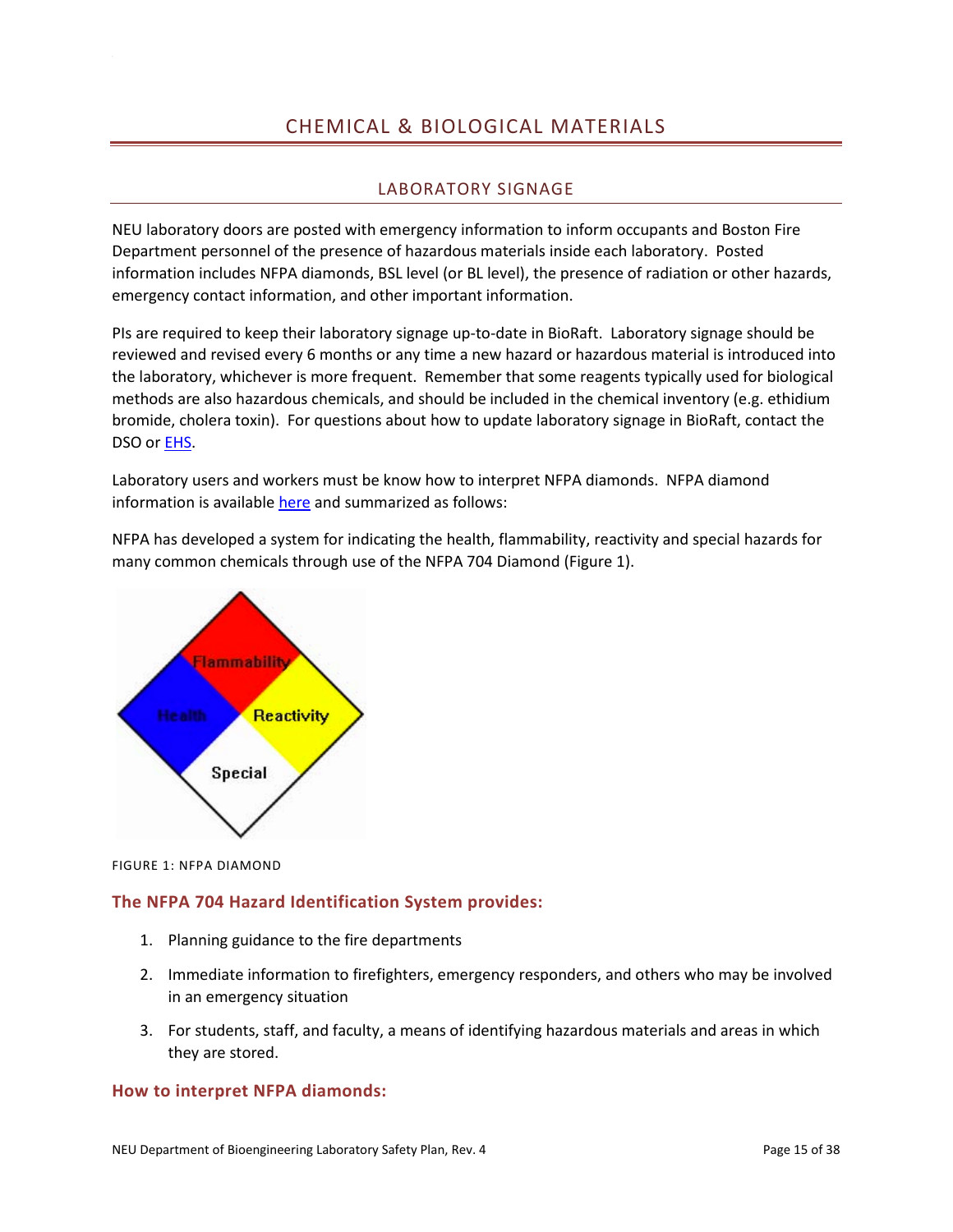- $\circ$  Numbers: The higher the hazard rating on the NFPA diamond, the higher the hazard.
	- $\circ$  0 = minimal hazard, 4 = severe hazard
- $O$  Blue = Health
- $\circ$  Red = Flammability
- $\circ$  Yellow = Reactivity/Instability
- $\circ$  White = Special hazards
	- $\circ$  W = water reactive or water incompatible
	- $O(X = 0)$  OX = oxidizer
	- $\circ$  SA = simple asphyxiant gas (nitrogen, helium, neon, argon, krypton or xenon)
	- o Other symbols you may see include
		- RAD = radioactive material or radiation
		- OXY = compressed oxygen
		- $\blacksquare$  G = compressed gas(es)
		- LHE = liquid helium
		- LN2 = liquid nitrogen

#### **Important:**

- $\circ$  NFPA diamonds give a general idea of the inherent chemical hazards in a laboratory.
- o Not all chemicals have been rated with the NFPA system.
- o The quantity of a chemical can influence the degree of hazard present.
- <span id="page-16-0"></span>o NFPA diamonds generally do not address biological hazards.

#### MINIMIZING CHEMICAL & BIOLOGICAL REAGENT STOCKS

Since chemical and biological reagent storage space is limited and many reagents can become useless or even dangerous as they age, it is the goal of BioE to minimize the use of chemicals whenever practical. As research goals are contemplated, PIs, and laboratory user and workers, should evaluate their processes, taking projected use quantity into account. Refrain from ordering large quantities of material when a small quantity is all that is needed, even if the price is better for the larger container.

NEU offers a *chemical recycling program* whereby research groups can offer unused, unwanted chemicals and reagents to other research groups throughout the university.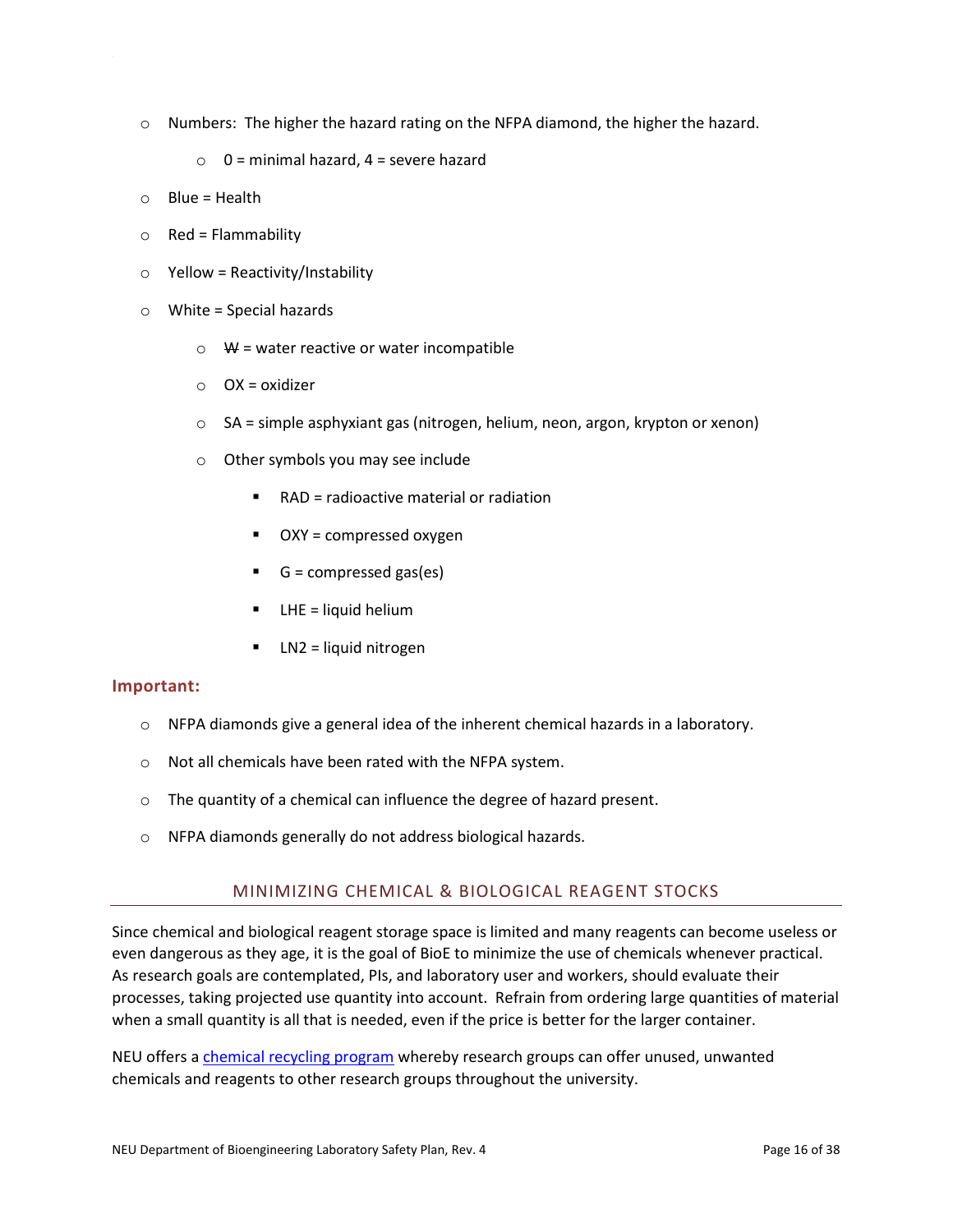Reach out to the DSO with questions on small-quantity suppliers, sharing chemicals among BioE faculty, and the NEU Chemical Recycling program.

Minimizing chemical use makes sense at all levels since it reduces procurement costs, storage demand, risk, and disposal costs.

## <span id="page-17-0"></span>CHEMICAL, BIOLOGICAL, & RADIOLOGICAL INVENTORIES & PROCUREMENT

## **Before purchasing a chemical or biological material, researchers must assess the following:**

- **1. Proper handing requirements, including**
	- a. PPE
	- b. Decontamination
	- c. Spill response and specialist spill kits
	- d. Any first aid measures or materials, e.g. calcium gluconate gel for working with hydrofluoric acid (HF)

#### **2. Storage requirements, including**

- a. Storage temperature
- b. Segregation from incompatible chemicals and materials
- c. Ventilation

#### **3. Disposal requirements**

#### **4. Whether the laboratory is approved for use of the chemical or material, for example:**

- a. All BioE laboratories are approved for use of BSL1 and BSL2 materials only
- b. Alcohol burners and liquid oil burners are prohibited in all NEU facilities
- c. Protocols involving perchloric acid must be reviewed and approved by EHS, the BioE DSO and ISEC laboratory management before implementation. ISEC fume hoods are not rated for all uses of perchloric acid.
- d. Purchases of and protocols involving hydrofluoric acid (HF) must be reviewed and approved by EHS, the BioE DSO and ISEC laboratory management before implementation.
- e. Purchases of and protocols involvin[g peroxidizable chemicals](https://www.northeastern.edu/ehs/ehs-programs/laboratory-safety/fact-sheets/peroxidizable-compounds/) must be reviewed and approved by the BioE DSO and ISEC laboratory management before implementation.
- f. Equipment containing or procedures involving liquid mercury must be reviewed and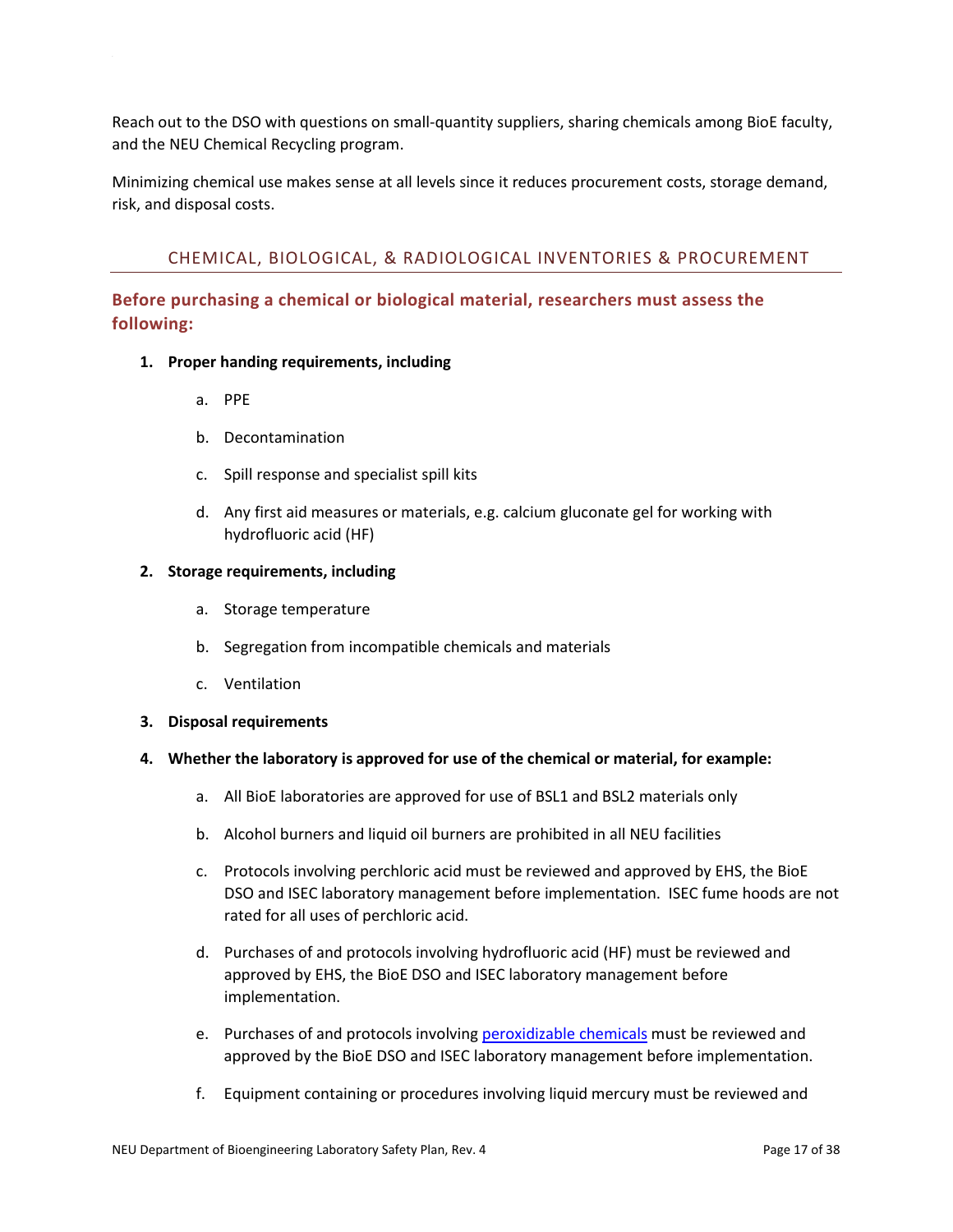approved by EHS, the BioE DSO and ISEC laboratory management before purchase or implementation.

#### **5. Whether the material must be registered**

- a. The chemicals listed in Appendix A of the NEU Chemical Hygiene Plan must be registered with and approved by NEU EHS prior to purchase and use.
	- i. The registration form is available [here.](http://www.northeastern.edu/ehs/wp-content/uploads/2014/12/Hazardous_Chemical_Registration_Form2.doc)
- b. Each PI must develop a written SOP for the storage, handling, and disposal of chemicals listed in Appendix A of the NEU Chemical Hygiene Plan. Storage procedures must comply with the [CHP.](https://www.northeastern.edu/ehs/ehs-programs/laboratory-safety/chemical-hygiene/chemical-hygiene-plan/)
- c. Some chemicals and biological materials must be registered with the [Federal Select](https://www.selectagents.gov/)  [Agents and Toxins Registry.](https://www.selectagents.gov/)
- d. All radioactive material (RAM) must be reviewed, approved, and purchased by EHS Office of Radiation Safety using an [online form.](https://www.northeastern.edu/ehs/ehs-programs/radiation-safety/radioactive-material-order-form/)

#### **Resources to make these assessments include:**

- **1. The SDS provided by the vendor**
- **2. Technical data sheets**
- **3. Technical specifications**
- **4. Federal and academic databases:** 
	- a. [For hazardous materials](http://webwiser.nlm.nih.gov/)
	- b. [For drugs, herbs, and supplements](https://medlineplus.gov/druginformation.html)
	- c. [For chemicals](https://www.cdc.gov/niosh/ipcs/)
	- d. For [pesticides](http://extoxnet.orst.edu/ghindex.html) and othe[r toxicological information](https://www.atsdr.cdc.gov/substances/index.asp)
- **5. BioE DSO**
- **6. EHS**

#### **All PIs are required to maintain a chemical inventory in BioRaft:**

- 1. The chemical inventory must comply with the [CHP](https://www.northeastern.edu/ehs/ehs-programs/laboratory-safety/chemical-hygiene/chemical-hygiene-plan/) and the [EHS Chemical Inventory guidelines.](https://www.northeastern.edu/ehs/ehs-programs/laboratory-safety/chemical-inventory/)
- 2. The chemical inventory must be accessible by all lab members (i.e. all lab members must be listed as a lab member in BioRaft).
- 3. Remember that some reagents typically used for biological methods are also hazardous chemicals, and should be included in the chemical inventory (e.g. ethidium bromide, cholera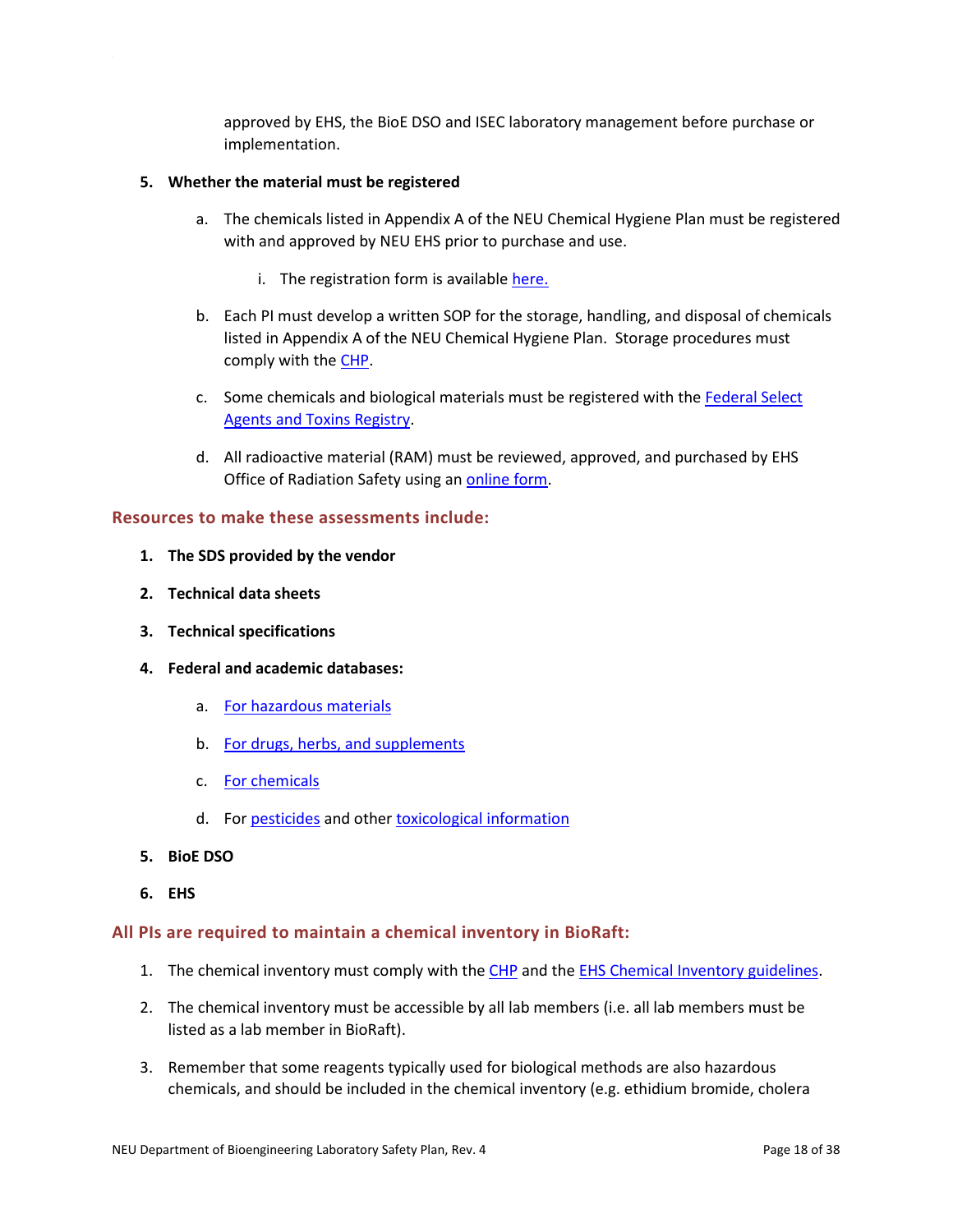<span id="page-19-0"></span>toxin).

#### HAZARD LABELING ON CONTAINERS

- o Manufacturer labels on chemical containers will often contain some information on any hazards associated with the chemical, including [GHS pictograms and statements.](https://www.northeastern.edu/ehs/wp-content/uploads/2015/11/HazCommStanPic.pdf) **However, this information is rarely comprehensive.**
- o Consult the SDS for more details on hazards, storage requirements, incompatible materials and chemicals, PPE requirements, and other details.
- o EHS offers **online training** about GHS labeling. OSHA also offers [resources](https://www.osha.gov/dsg/hazcom/index.html) on this labeling system.

|  | $\circ$ SDS are available from databases, suppliers, and manufacturers, including: |  |  |  |  |
|--|------------------------------------------------------------------------------------|--|--|--|--|
|--|------------------------------------------------------------------------------------|--|--|--|--|

| <b>Source</b>                         | <b>Notes</b>                               |
|---------------------------------------|--------------------------------------------|
| Avantor                               | Formerly known as Mallinckrodt Baker       |
| <b>Bio-Rad</b>                        |                                            |
| <b>Fisher Scientific</b>              |                                            |
| <b>Matheson</b>                       | Compressed gases                           |
| <b>Public Health Agency of Canada</b> | Pathogen SDS                               |
| Praxair                               | Compressed gases                           |
| Sigma-Aldrich                         |                                            |
| <b>SIRI SDS database</b>              | EHS recommended site (mirror link<br>here) |
| <b>ThermoFisher Scientific</b>        |                                            |
| VWR                                   |                                            |

## TRANSPORTATION OF CHEMICALS, BIOLOGICAL MATERIALS, & RAM

<span id="page-19-1"></span>Chemical transportation requirements vary based on the type of chemical, the starting location, and the destination. The following steps are **required** when planning and executing chemical transport.

**When transporting within a laboratory space**, take proper steps to prevent spills and exposures, including: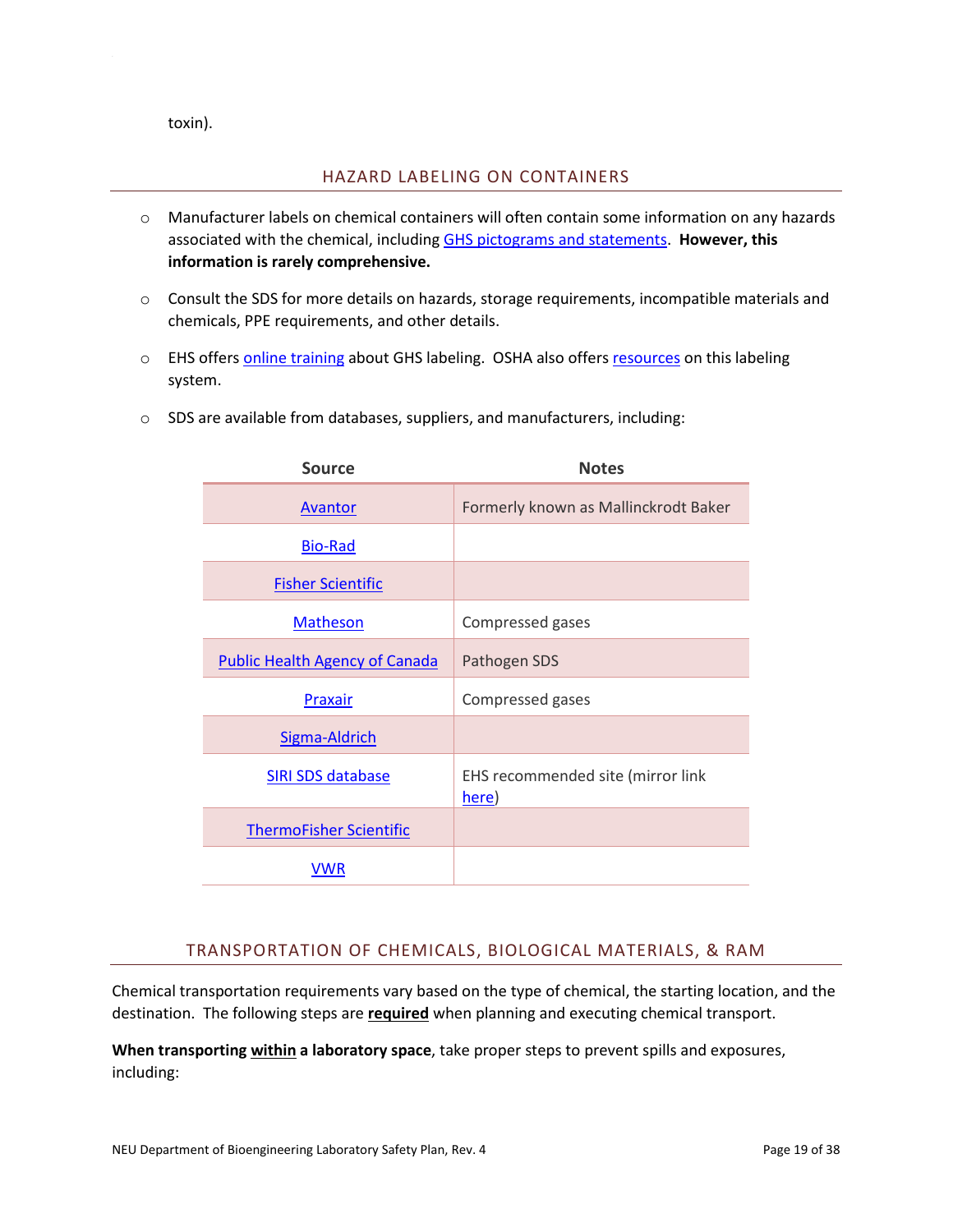#### 1. Chemicals

- a. Place chemical container(s) in secondary containment.
- b. Use a sturdy cart with a substantial rim around the edge and wheels large enough to negotiate uneven surfaces without tipping or stopping.
- c. Follow all EHS rules and requirements for transporting this material.
- d. Consult with the DSO and EHS on additional containment or transport requirements, and on approved transport routes within the building.
- 2. Compressed gas tanks (except for liquid nitrogen and helium)
	- a. Safely and properly remove the regulator from the tank.
	- b. Cap the tank using the rigid cap provided by the supplier.
	- c. Use an approved tank transport cart or dolly with proper restraints to transport the tank.
	- d. Consult with the DSO and EHS on additional containment or transport requirements, and on approved transport routes within the building.
- 3. Liquid nitrogen and helium tanks
	- a. Safely and properly ensure that the dispensing valve is closed.
	- b. Secure any dispensing hose(s).
	- c. If the tank has wheels, carefully roll the tank to transport it.
	- d. If the tank does not have wheels, consult with the DSO and EHS for transport requirements.
	- e. Follow all EHS rules and requirements for transporting this material. Consult with the DSO and EHS on additional containment or transport requirements, and on approved transport routes within the building.
- 4. Biological materials
	- a. Place biological materials in leak-proof, shatter-proof secondary containment labeled with a biohazard label.
	- b. Decontaminate the outside of the leak-proof, shatter-proof secondary containment.
	- c. Follow all EHS rules and requirements for transporting this material.
	- d. Consult the project's biosafety registration, the DSO, and [EHS Biosafety](mailto:Biosafety%20%3cBiosafety@northeastern.edu%3e) for additional guidance
- 5. Radioactive material (RAM)
	- a. Consult the project's RAM permit and protocols, the Radiation Safety Officer, the DSO, and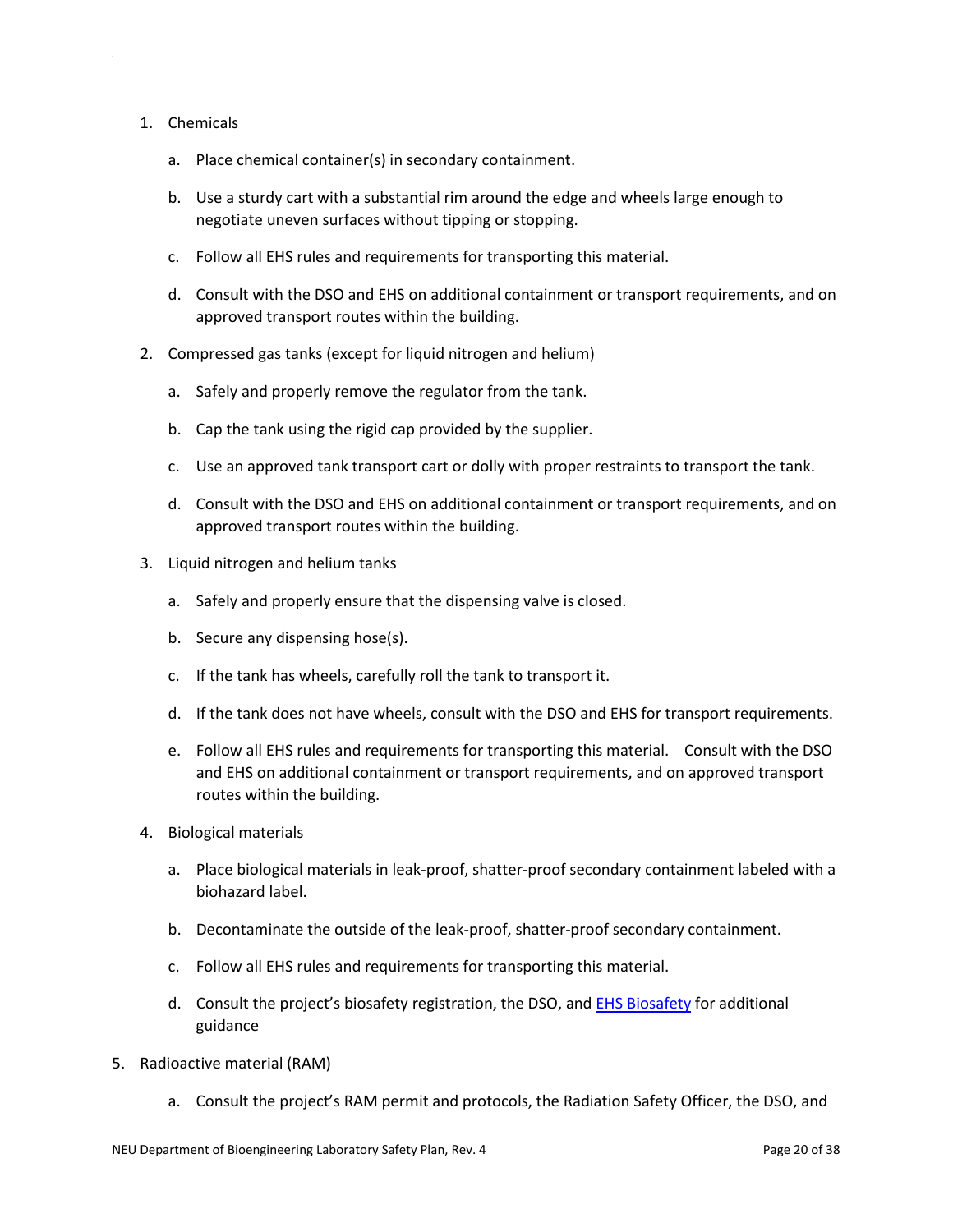[EHS Radiation Safety Program](https://www.northeastern.edu/ehs/ehs-programs/radiation-safety/radioactive-material-order-form/) for containment, packaging, transport, and paperwork requirements

**When transporting within the same building through public corridors or other non-laboratory spaces**, take proper steps to prevent spills and exposures, including:

- 1. Chemicals
	- a. Place chemical container(s) in secondary containment
	- b. Use a sturdy cart with a substantial rim around the edge and wheels large enough to negotiate uneven surfaces without tipping or stopping.
	- c. Follow all EHS rules and requirements for transporting this material.
	- d. Consult with the DSO and EHS on additional containment or transport requirements, and on approved transport routes within the building.
- 2. Compressed gas tanks (except for liquid nitrogen and helium)
	- a. Safely and properly remove the regulator from the tank.
	- b. Cap the tank using the rigid cap provided by the supplier.
	- c. Use an approved tank transport cart or dolly with proper restraints to transport the tank.
	- d. Follow all EHS rules and requirements for transporting this material.
	- e. Consult with the DSO and EHS on additional containment or transport requirements, and on approved transport routes within the building.
- 3. Liquid nitrogen and helium tanks
	- a. Safely and properly ensure that the dispensing valve is closed.
	- b. Secure any dispensing hose(s).
	- c. If the tank has wheels, carefully roll the tank to transport it.
	- d. If the tank does not have wheels, consult with the DSO and EHS for transport requirements.
	- e. Follow all EHS rules and requirements for transporting this material.
	- f. Consult with the DSO and EHS on additional containment or transport requirements, and on approved transport routes within the building.
- 4. Biological materials
	- a. Place biological materials in leak-proof, shatter-proof secondary containment labeled with a biohazard label.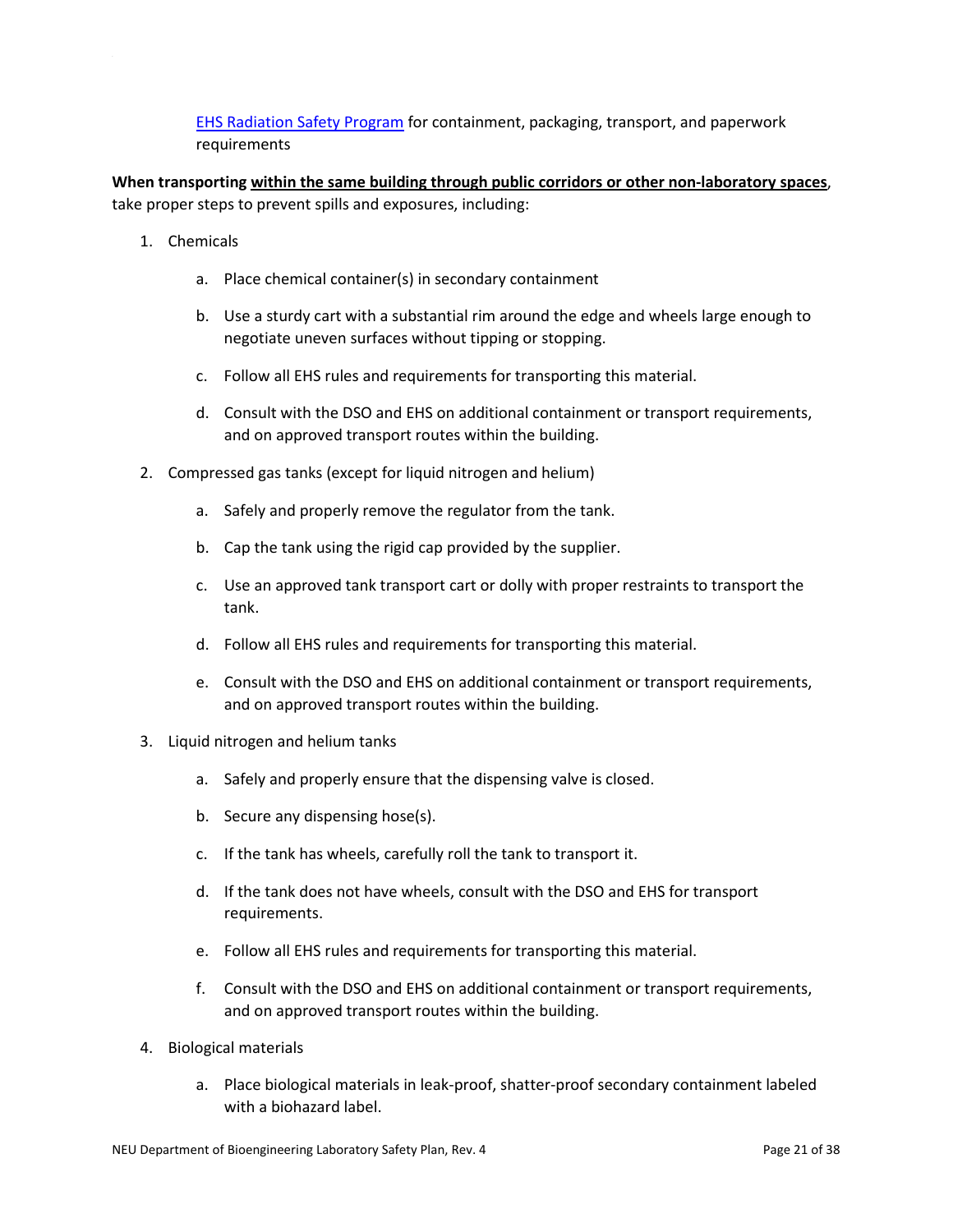- b. Decontaminate the outside of the leak-proof, shatter-proof secondary containment.
- c. Place the secondary containment inside an opaque box such that the biohazard label is covered.
- d. Follow all EHS rules and requirements for transporting this material.
- e. Consult the project's biosafety registration, the DSO, and **EHS Biosafety** for additional guidance
- 5. Radioactive material (RAM)
	- a. Consult the project's RAM permit and protocols, the DSO, an[d EHS Radiation Safety](https://www.northeastern.edu/ehs/ehs-programs/radiation-safety/radioactive-material-order-form/)  [Program](https://www.northeastern.edu/ehs/ehs-programs/radiation-safety/radioactive-material-order-form/) for containment, packaging, transport, and paperwork requirements

**When transporting between buildings**, take proper steps to prevent spills and exposures, including:

- 1. Chemicals, compressed gas tanks (except for liquid nitrogen and helium), liquid nitrogen and helium tanks, biological materials, radioactive material (RAM), other hazardous materials:
	- a. Follow all EHS rules and requirements for transporting this material. Note that there are additional restrictions for transporting hazardous materials on outside streets, on sidewalks, and over the railroad and subway tracks.
	- a. Consult with the DSO and EHS on containment, transport, and documentation requirements, and on approved transport routes. Note that a licensed hazardous material transport company may need to be engaged for transport of some types of materials.

## CHEMICAL SEGREGATION

<span id="page-22-0"></span>Proper segregation and storage of chemicals is important for the health and safety of the all laboratory workers and building occupants. Improper storage can result in hazardous situations that may endanger laboratory user and workers, building occupants, passersby, and physical property.

SDS, the DSO, and EHS are resources for questions on chemical segregation and storage requirements. Some general segregation and storage guidelines include:

- 1. **Never** store chemicals only by alphabetical order. Segregate all chemicals according to hazard class then place alphabetically, if desired.
- 2. **Avoid** storing chemicals in a fume hood;
- 3. Return all chemicals to their appropriate storage areas at the end of the day;
- 4. Flammable chemicals that need to be refrigerated or frozen must be stored in approved explosion-resistant cold storage that has been labeled as such. Note that most refrigerators and freezers are **not** rated for flammables storage.
- 5. Never stack bottles on top of each other;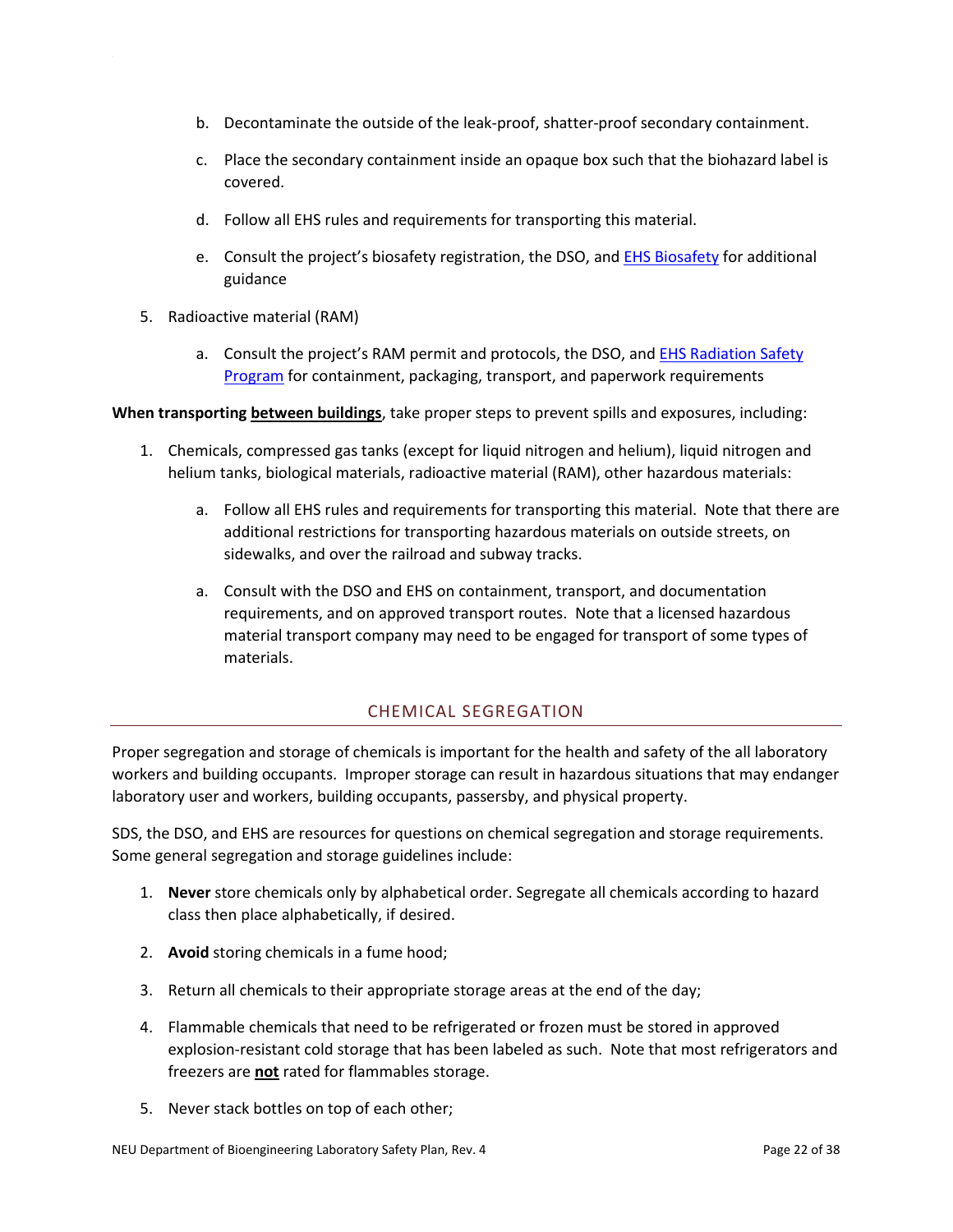- 6. Store chemicals only on sturdy shelving;
- 7. Do not store liquid chemicals above the eye level of the shortest person in the research group.
- 8. Bottles of flammable liquids should not be stored near combustible materials.
- 9. Store FLAMMABLE and COMBUSTIBLE chemicals in approved flammables cabinets
- 10. Segregate REACTIVES from IGNITABLES
- 11. Segregate ACIDS from BASES, store them in separate corrosives cabinets
- 12. Segregate CORROSIVES from FLAMMABLES
- 13. Segregate strong OXIDIZERS from EVERYTHING
- 14. Store liquid and solid OXIDIZERS in separate secondary containment
- 15. Store liquid and solid ACIDS in separate secondary containment
- 16. Store liquid and solid BASES in separate secondary containment
- 17. Store WATER-REACTIVE chemicals in their own secondary containment and away from water or water sources
- 18. Store TOXIC chemicals in their own secondary containment
- 19. Keep chemicals away from heat, ignition sources, and direct light
- 20. Store liquid and solid FLAMMABLES and COMBUSTIBLE chemicals in separate secondary containment
- 21. Store FLAMMABLE ACIDS in flammables cabinets in their own, chemical-specific, secondary containment
- 22. Store ORGANIC REACTIVES separately from INORGANIC REACTIVES (metals)

Some hazardous chemical combinations include:

- 1. Acid + Oil or Grease = Fire
- 2. Flammable Liquid + Hydrogen Peroxide = Fire/Explosion
- 3. Acid + Caustic = Heat/Spattering
- 4. Aluminum Powder + Ammonium Nitrate = Explosion
- 5. Caustics + Epoxies = Extreme Heat
- 6. Sodium Cyanide + Sulfuric Acid = Lethal Hydrogen Cyanide
- 7. Chlorine Gas + Acetylene = Explosion
- 8. Ammonia + Bleach (or other Chlorine source) = Toxic Chloramines (i.e., Mustard Gas)

Resources on chemical segregation and storage include: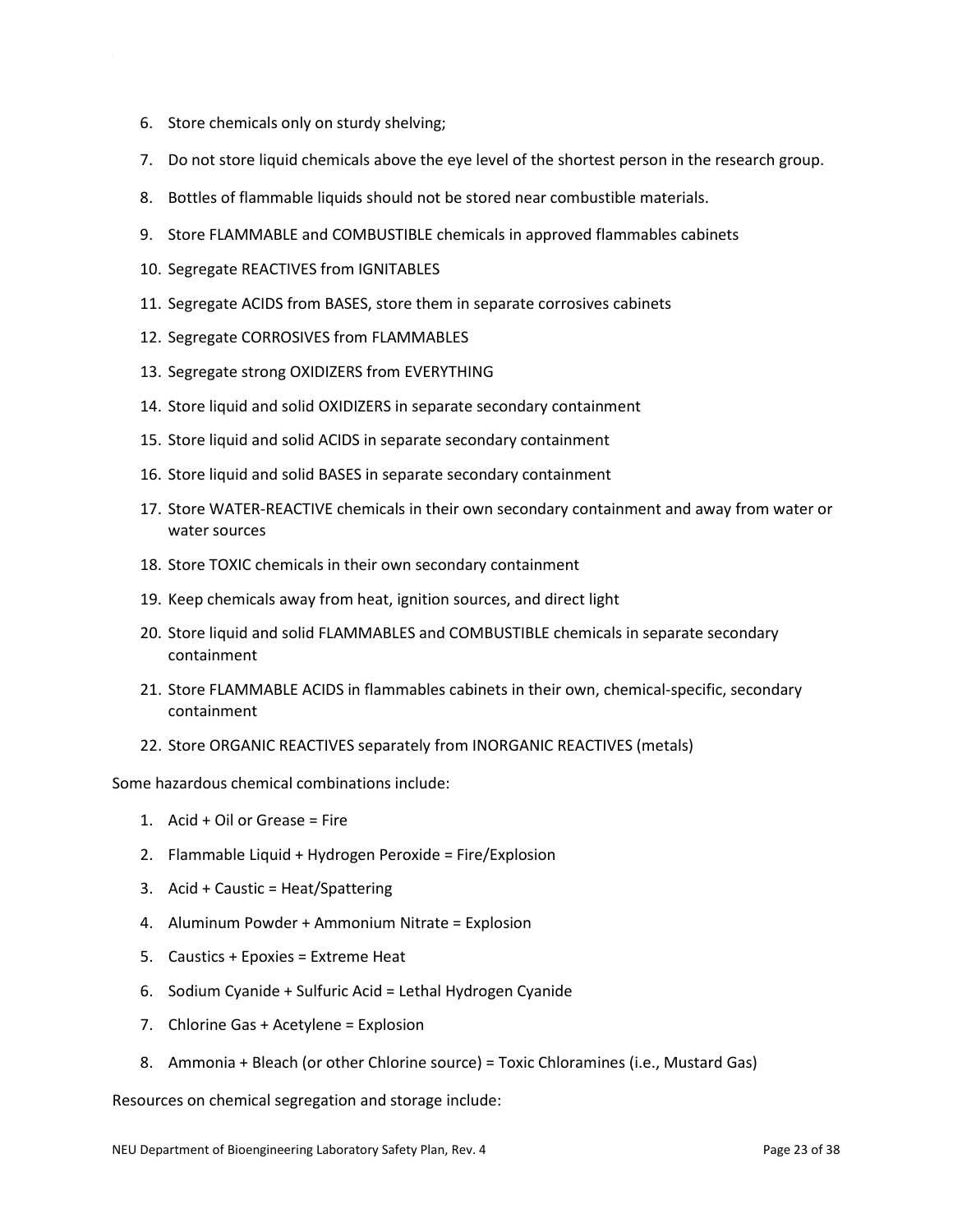- 1. DSO
- 2. EHS
- 3. [Cole Parmer chemical compatibility database](http://partners.coleparmer.com/techinfo/chemcomp.asp)

# COMPRESSED GASES

<span id="page-24-0"></span>Compressed gases can present a physical, asphyxiation, freezing, and chemical hazard, depending on the particular gas.

#### **General guidelines:**

- $\circ$  Compressed gas deliveries must be met, inspected, and signed off by a research group faculty or representative
	- When placing the order, provide the mobile and office phone number of the individual assigned to receive the delivery.
	- Inspect tanks for leaks, dents, and other defects
	- Inspect labels for the correct gas contents
	- Inspect tanks for the most recent [hydrostatic test date.](https://www.ehs.gatech.edu/chemical/lsm/9-12) Do not accept tanks that are beyond their test date.
- o Gas cylinders must be properly restrained at all times, even when empty.
- o Gas cylinders must be properly labeled as full, in-use, or empty.
- o Keep compressed gases away from heat and ignition sources.
- $\circ$  Do not store flammable compressed gases, flammable liquids, or flammable solids next to compressed oxygen or other accelerants.
- $\circ$  Compressed gas cylinders must be transported using approved carts or dollies.
- o The cylinder valve must be accessible at all times.
- $\circ$  The main cylinder valve must be closed as soon as the gas flow is no longer needed.
- o Do not store gas cylinders with pressure on the regulator.
- o Use wrenches or other tools provided by the cylinder supplier to open a valve if available. **Do not use pliers to open a cylinder valve.**
- $\circ$  Use soapy water to detect leaks. Leak test the regulator, piping system and other couplings after doing maintenance or modifications.
- $\circ$  Do not lubricate an oxygen regulator or use a fuel/gas regulator on an oxygen cylinder. Using oil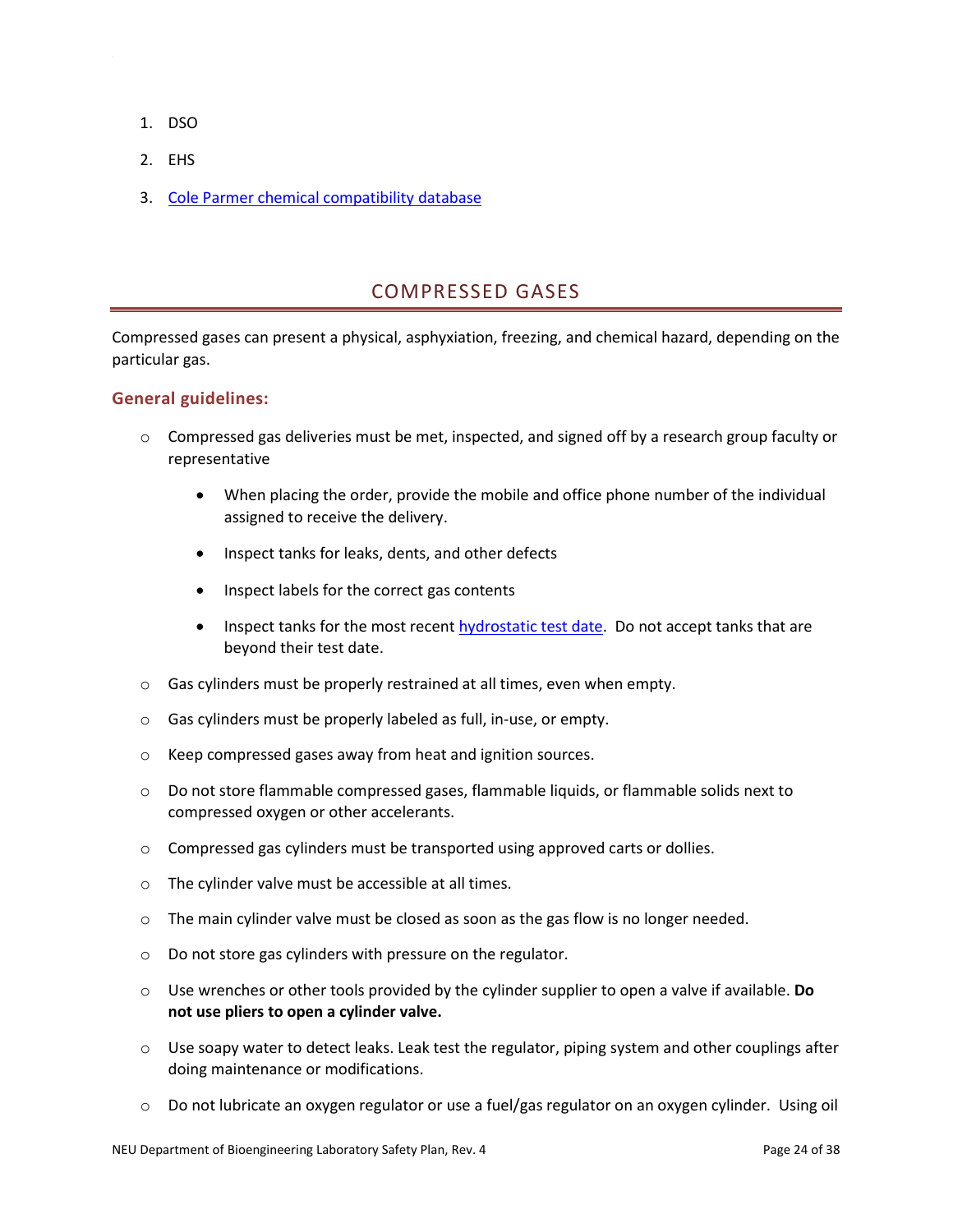or grease on the high pressure side of an oxygen cylinder can cause an explosion.

- $\circ$  If at all possible, avoid the purchase of lecture bottles. These cylinders are not returnable and it is extremely difficult and costly to dispose of them. Use the smallest returnable sized cylinder.
- o Alert the DSO and EHS **prior** to the first purchase of toxic, reactive, or flammable gases.

#### **Cryogenic gas guidelines:**

- o Users of cryogenic gases such as liquid nitrogen and liquid helium must:
	- Complete the EHS online Cryogenic gases training
	- Wear appropriate clothes for the work, including covering all exposed skin
	- Wear the appropriate PPE for the work, including specialized cold gloves, eye protection, and face shield.
	- Store cylinders with the pressure relief valve (PRV) and rupture disk facing away from walkways, workstations, and other high-traffic area.
	- Never dispense cryogenic liquids in an unventilated room. Leave the room door open when dispensing cryogenic liquids.
	- Do not allow frost to build up on valve handles or on the PRV.
	- Do not accept cryogenic gas cylinders if the pressure gauge indicates a higher pressure than the tank rating and the PRV is not releasing gas. For example, if a liquid nitrogen tank's pressure gauge reads 40 psi and the PRV is labeled to release gas at 22 psi but it is not releasing gas, do not accept the tank.
	- Contact the gas supplier to return a cryogenic gas cylinder if the PRV is releasing gas rapidly and does not stop.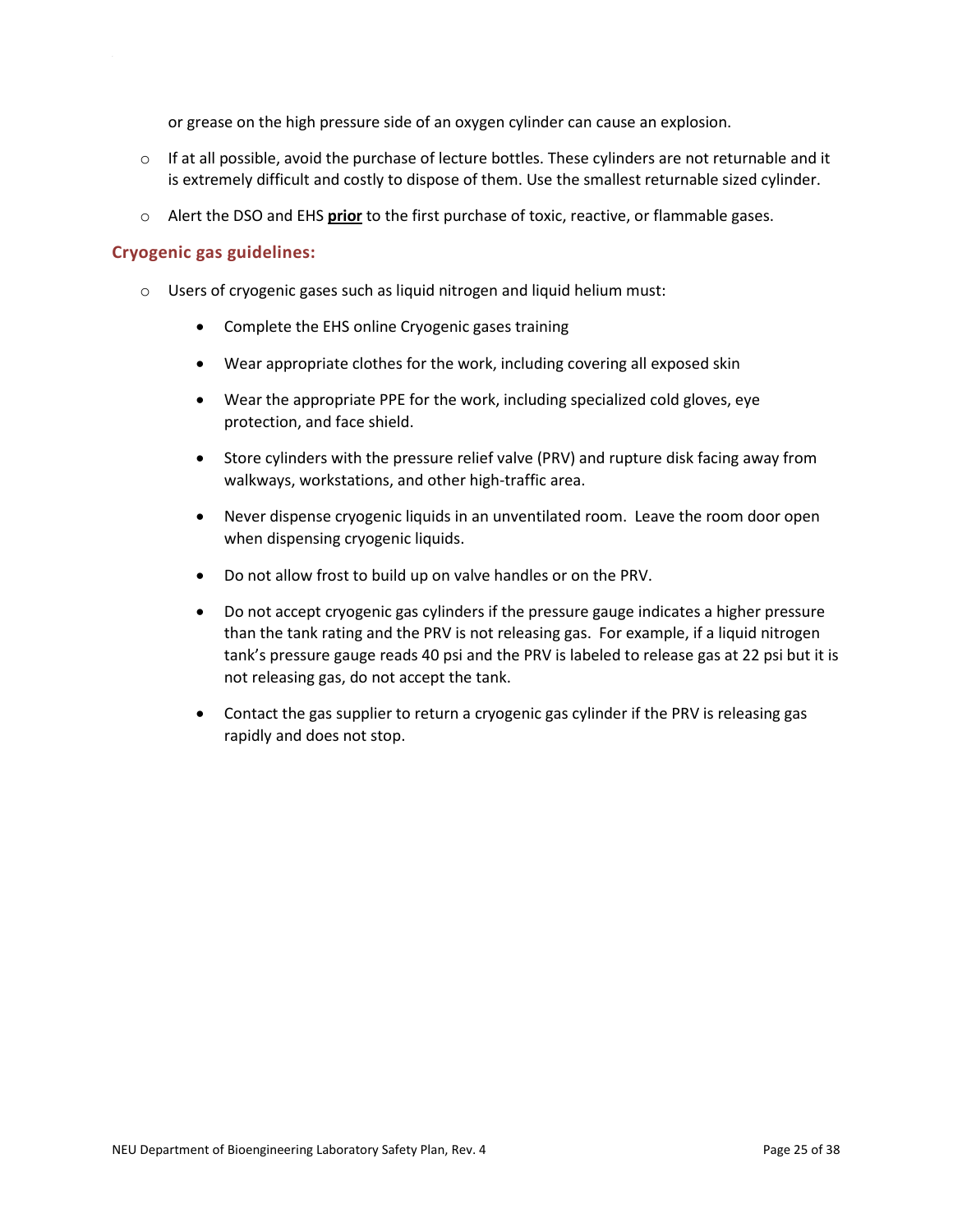# <span id="page-26-0"></span>**If any chemical, biological, radiation, laser, or other exposure occurs, contact NEU Public Safety at 617-373-3333 and follow instructions.**

**For any exposure, complete the following incident report paperwork within 24 hours:** 

- $\circ$  If the affected individual(s) are students: [use this form](http://www.bioe.neu.edu/sites/default/files/accident_incident_report_form_10_3_16.pdf)
- <span id="page-26-1"></span>o If the affected individual(s) are non-student staff or faculty: use [this form](https://www.northeastern.edu/risk-services/wp-content/uploads/2018/05/WC-Form-5.21.18.pdf) and/or this form

### CHEMICAL EXPOSURES

<span id="page-26-2"></span>o Follow the instructions in section 2.6 of th[e CHP.](https://www.northeastern.edu/ehs/ehs-programs/laboratory-safety/chemical-hygiene/chemical-hygiene-plan/)

## BIOLOGICAL EXPOSURES

- o Remove contaminated PPE and clothing.
- o Wash the affected area with soap and water for 15 minutes. Or use an emergency eyewash and/or safety shower for 15 minutes, as required.
- o Either during the washing or immediately afterwards, call NEU Public Safety at 617-373-3333
- o Notify your PI/supervisor, EHS, and DSO
- $\circ$  Have a paper copy of the biosafety registration, the product data sheet, and the SDS for each biological hazard involved in the exposure available for emergency responders
- <span id="page-26-3"></span> $\circ$  Be prepared to provide emergency responders with details of the exposure (e.g. skin contact, needlestick, eye contact, ingestion, etc) and the sequence of events

## RADIOACTIVE MATERIAL (RAM) EXPOSURES

- o Remove contaminated PPE and clothing.
- $\circ$  Consult the SDS and the lab radioactive material manual for proper exposure first aid (e.g. flushing affected area(s) with water for 15 minutes).
- $\circ$  Use an emergency eyewash and/or safety shower for 15 minutes, as required.
- o Contact NEU Public Safety at 617-373-3333
- $\circ$  Have a paper copy of the SDS for each RAM involved in the exposure available for emergency responders.
- $\circ$  Be prepared to provide emergency responders with details of the exposure (e.g. skin contact, needlestick, eye contact, ingestion, etc) and the sequence of events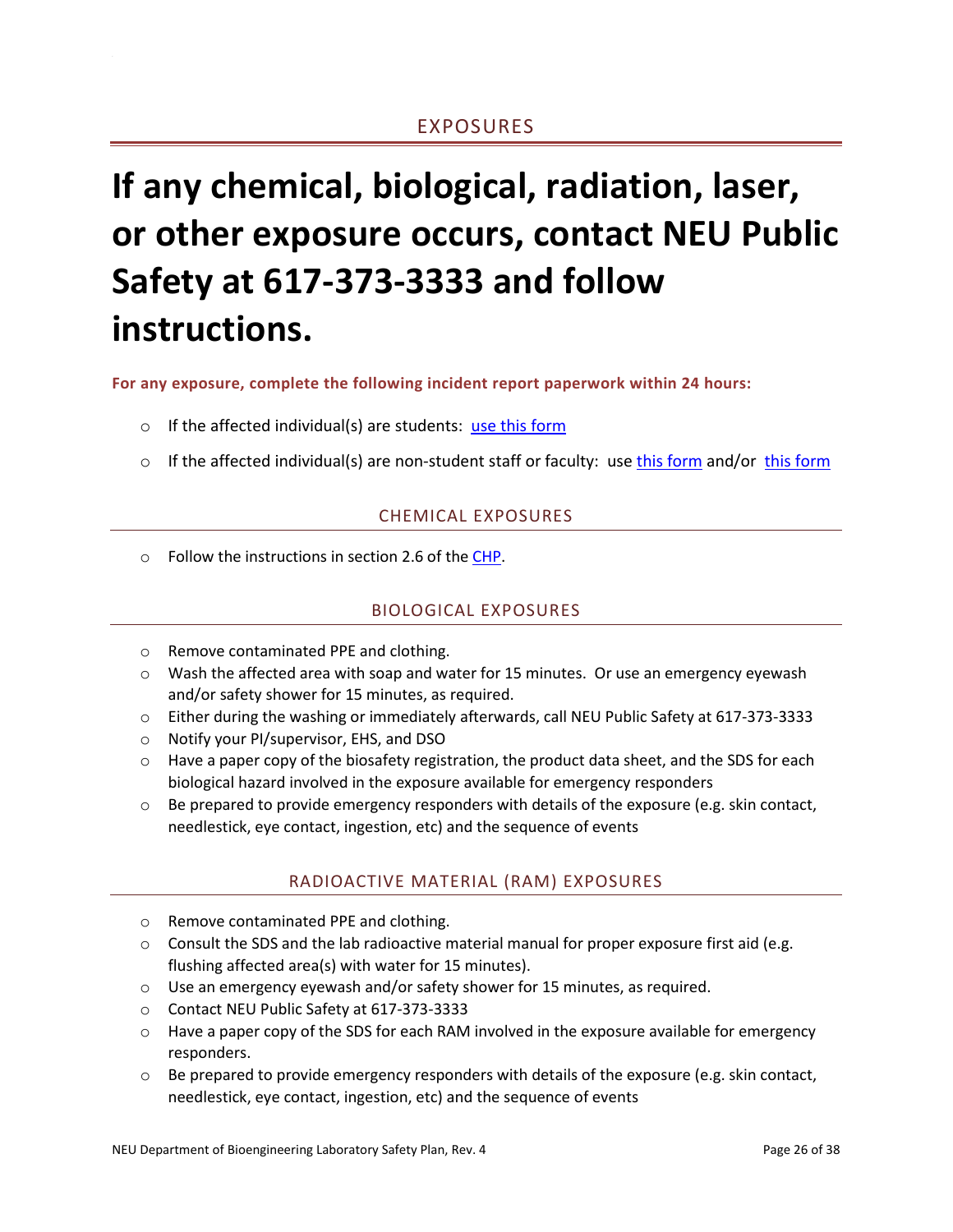- <span id="page-27-0"></span>o Contact NEU Public Safety at 617-373-3333
- o Have a paper copy of the technical data for each laser involved in the exposure available for emergency responders (including class, type, and wavelength).
- <span id="page-27-1"></span> $\circ$  Be prepared to provide emergency responders with details of the exposure (e.g. skin exposure, eye exposure, exposure duration, etc) and the sequence of events

# SPILLS

## CHEMICAL SPILLS

<span id="page-27-2"></span>Follow the NEU EHS spill response guidance and requirements as listed in sections 2.5 and 2.6 of the [CHP.](https://www.northeastern.edu/ehs/ehs-programs/laboratory-safety/chemical-hygiene/chemical-hygiene-plan/)

Every BioE laboratory user and worker should try to anticipate the types of chemical spills that can occur, know what to do in the event of a major spill and a minor spill, familiarize themselves with minor chemical spill clean-up procedures, and ensure the necessary equipment (spill kits and personal protective equipment) to respond to a minor spill is readily available. SDS contain special spill clean-up information and should also be consulted.

## CHEMICAL SPILL KITS

<span id="page-27-3"></span>"Universal" chemical spill kits, appropriate for spills of most acids, bases, toxics, and solvents, are available in some NEU laboratory facilities such as ISEC. Some materials, such as hydrofluoric acid (HF) and oils, require specialized spill kits.

**It is the responsibility of the PI to provide the appropriate spill kits for the materials in their**  laboratory. For assistance in selecting the appropriate spill kit(s), consult the DSO or EHS.

## BIOLOGICAL SPILLS

<span id="page-27-4"></span>Follow the spill response requirements for biological spills are listed in the biosafety registration for laboratories using biohazards and in the [NEU Biosafety Plans and Manuals.](https://www.northeastern.edu/ehs/ehs-programs/biosafety/plans-and-manuals/)

Every BioE laboratory user and worker should try to anticipate the types of biological spills that can occur , know what to do in the event of a major spill and a minor spill, familiarize themselves with minor biological spill clean-up procedures, and ensure the necessary equipment (disinfectants and personal protective equipment) to respond to a minor spill is readily available. Biosafety registrations contain special spill clean-up information and should also be consulted.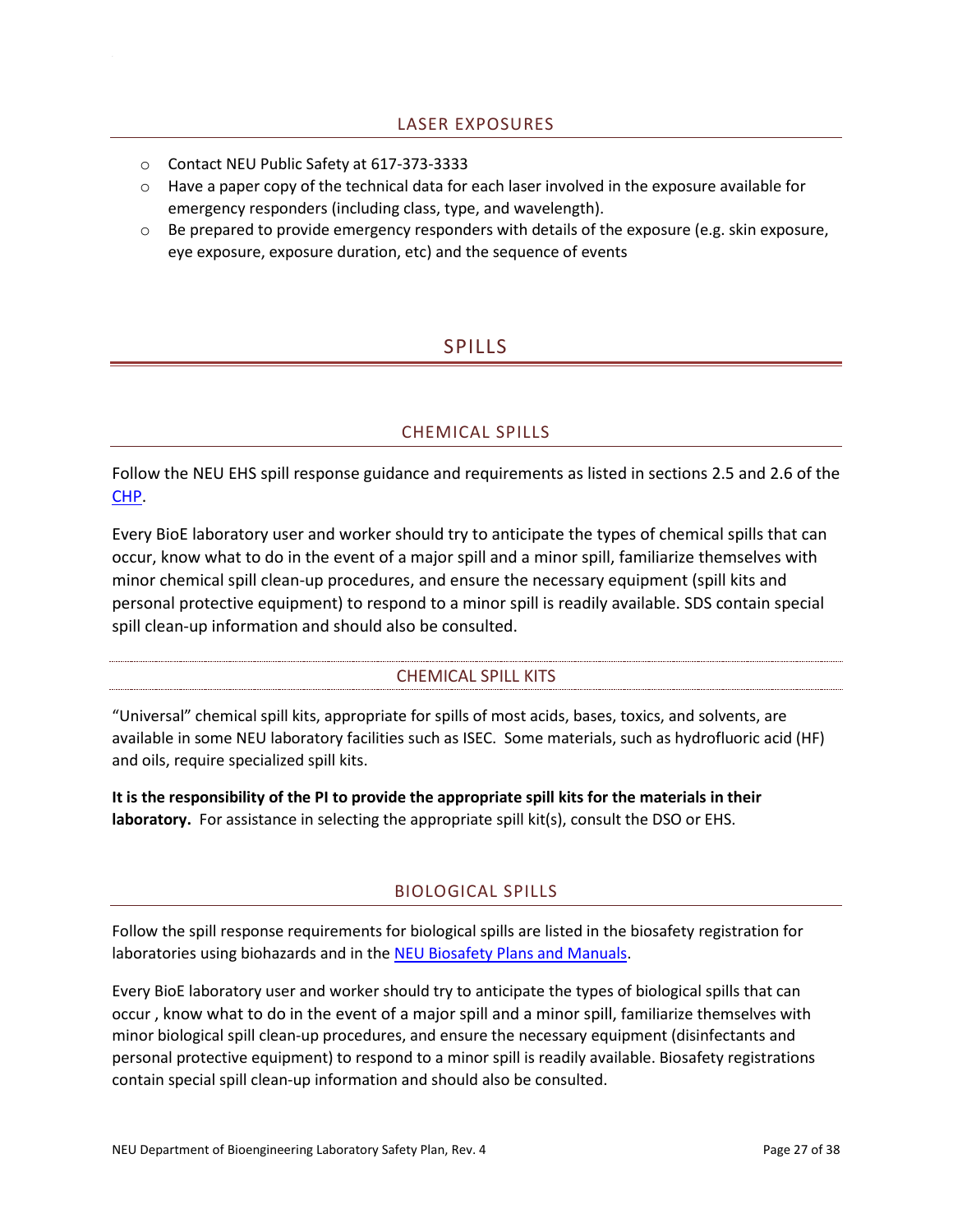### SPILLS OF RADIOACTIVE MATERIAL (RAM)

<span id="page-28-0"></span>Spill response requirements for spills of RAM are listed in Appendix D of the [NEU Radiation Safety](https://www.northeastern.edu/ehs/ehs-programs/radiation-safety/radiation-safety-handbook/)  [Manual.](https://www.northeastern.edu/ehs/ehs-programs/radiation-safety/radiation-safety-handbook/)

<span id="page-28-1"></span>Every BioE radiation worker should try to anticipate the types of spills that can occur, know what to do in the event of a major spill and a minor spill, familiarize themselves with minor spill clean-up procedures, and ensure the necessary equipment (cleaning materials and personal protective equipment) to respond to a minor spill is readily available. The NEU Radiation Safety Manual contains special spill clean-up information and should also be consulted.

# **WASTE**

## CHEMICAL HAZARDOUS WASTE DISPOSAL

<span id="page-28-2"></span>Laboratory chemical hazardous chemical waste must be disposed of in accordance with local, state, federal and NEU requirements. **Anyone who generates or manages chemical hazardous waste must complete online and classroom Hazardous Waste training from EHS, complete an annual online refresher training, and manage hazardous waste according to these trainings.**

Every BioE laboratory user and worker should become familiar with the [Hazardous Waste Management](http://www.northeastern.edu/ehs/ehs-programs/hazardous-waste-management/) section of the EHS website.

<span id="page-28-3"></span>Consult EHS and the DSO with questions on chemical hazardous waste management.

#### BIOHAZARDOUS WASTE DISPOSAL

All BioE personnel who generate or handle biohazardous waste must complete classroom Biosafety training and online Regulated Medical Waste training. Autoclave online and classroom training is required for some laboratories.

<span id="page-28-4"></span>NEU policies and procedures for biohazardous waste disposal are available [here.](https://www.northeastern.edu/ehs/ehs-programs/biosafety/biohazardous-waste/)

#### RADIOACTIVE MATERIAL (RAM) WASTE DISPOSAL

All BioE personnel who generate or handle RAM waste must complete classroom and online Radiation Worker training, training by the NEU Radiation Safety Officer in waste management, and training from the PI.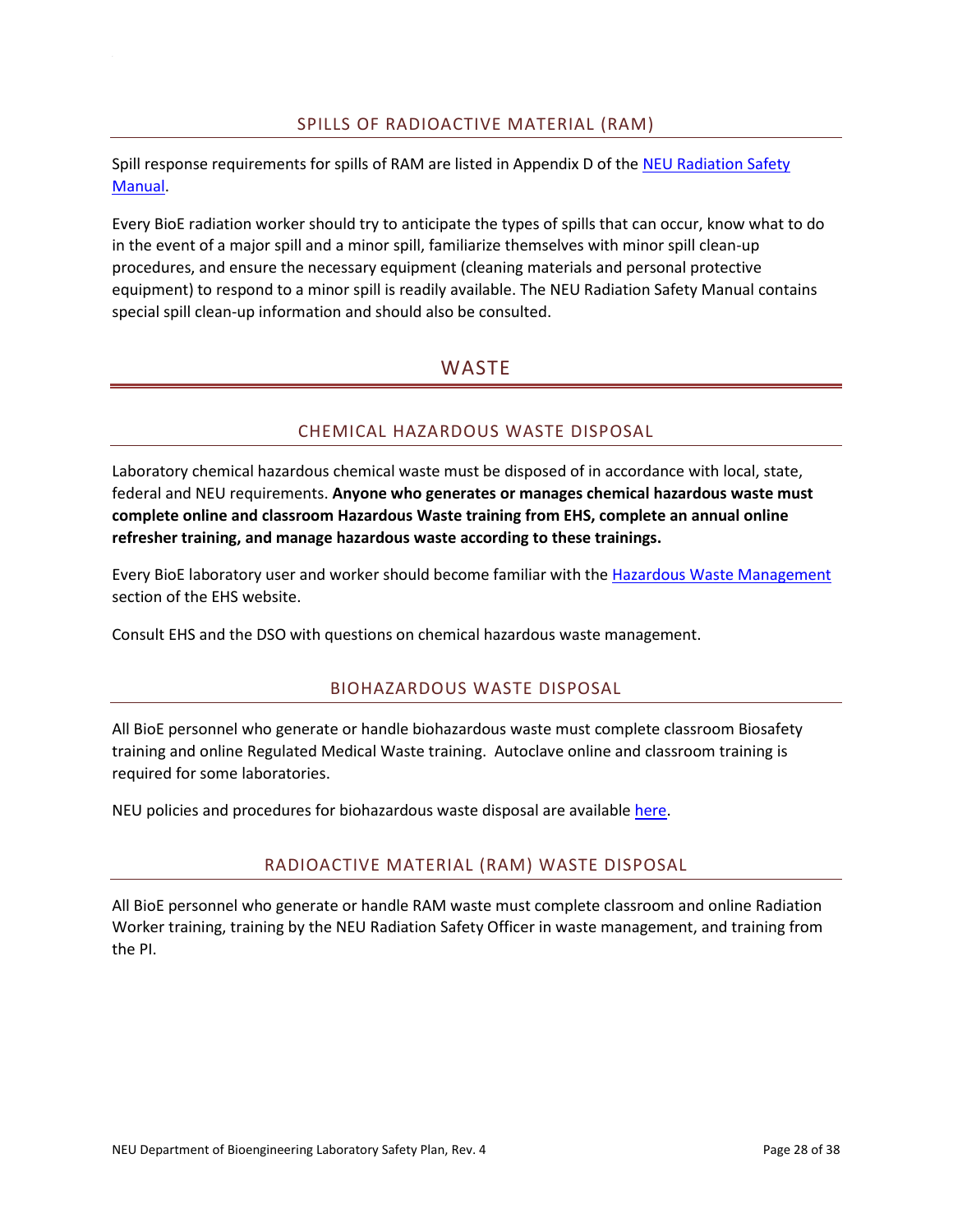<span id="page-29-1"></span><span id="page-29-0"></span>**It is the responsibility of the PI or supervisor** to provide students and staff with appropriate PPE for the tasks performed. Consult the DSO and EHS for assistance with selecting appropriate PPE.

# EYE PROTECTION

**Eye protection is required for all personnel and any visitors to BioE laboratory facilities.** Appropriate styles of safety glasses, goggles and face shields must be worn based on the nature of the task and materials. Assess each laboratory method and protocol for risks and select eye protection accordingly:

- o [Safety glasses are inadequate splash protection when](https://ehs.ucr.edu/resources/eyeprotection.pdf) bulk quantities of chemicals are handled [and/or splashes to the face are possible.](https://ehs.ucr.edu/resources/eyeprotection.pdf)
- o Do not wear contact lenses when working in the laboratory.
- $\circ$  Eye protection must be worn even if a laboratory worker also wears eveglasses.
- $\circ$  To protect from impact, eye protection must meet the appropriate [ANSI standards.](https://www.grainger.com/content/qt-personal-protective-equipment-requirements-125)
- $\circ$  For work with lasers, eye protection must be selected based on the laser class, wavelength, and other parameters. **Not all tinted safety glasses are appropriate for all lasers.**

## RESPIRATORY PROTECTION

<span id="page-29-2"></span>Use ventilation or respiratory protection to control inhalation standards. Check the label and SDS for information on a substance's inhalation hazard and special ventilation requirements.

Take appropriate precautions before using these substances. Controlling inhalation exposures via engineering controls (ventilation) is always preferred.

If respirators are required, consult with the DSO and EHS on the appropriate type, style, and fitting **before** beginning work. Respirators must be used in conjunction with a complete Respiratory Protection Program mandated by OSHA.

## CLOTHING & GLOVES

#### <span id="page-29-3"></span>**Laboratory clothing and glove requirements:**

- 1. Close-toed shoes that cover the entire top of the foot and toes (e.g. ballet flats, loafers, sandals, and Crocs are not acceptable)
- 2. Long trousers or skirts that reach the ankles
- 3. No sleeveless tops
- 4. Long hair tied back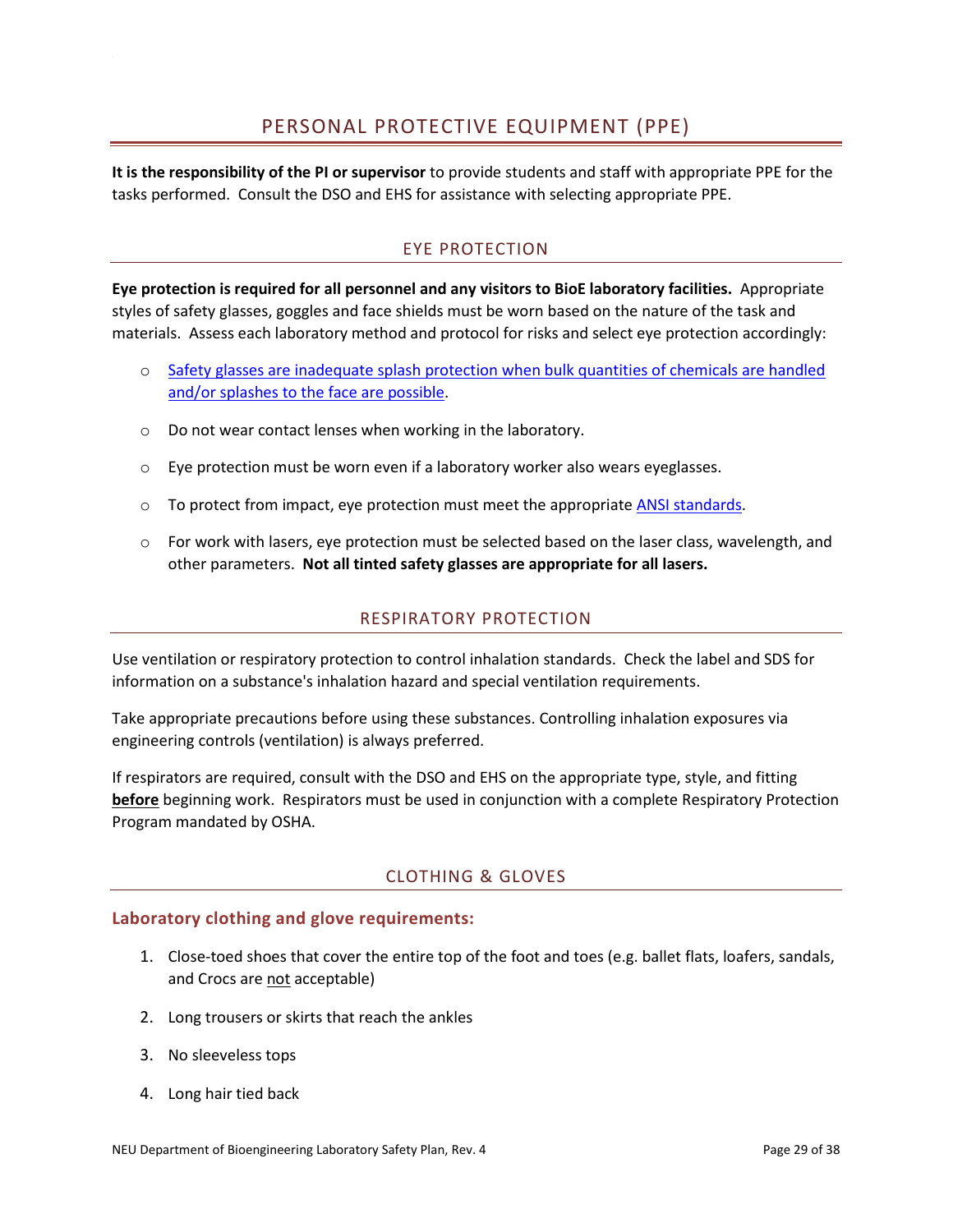- 5. No very loose-fitting clothes, long fringe, or floaty/drapey clothes
- 6. No easily combustible fabrics or fabrics that easily melt
- 7. No dangling jewelry
- 8. No ties
- 9. No contact lenses
- 10. Laboratory coat. NEU provides blue, cuffed, flame-retardant laboratory coats for use. These coats are available and laundered free of charge. For questions on how to access clean laboratory coats and return soiled ones for laundering, contact the DSO.
- 11. Appropriate eye protection for the task being performed. Laboratory users and workers must wear eye protection at all times in BioE laboratory facilities.
- 12. Appropriate gloves for the task being performed. Consult the DSO and EHS for help determining the appropriate glove style and material of construction.
- 13. Additional PPE as required by the task and/or materials, including but not limited to chemical resistant apron, respiratory protection, arm protection, safety-toe and safety-shank boots, specialty eye protection, and chemical resistant suits.

## PPE COMMON SENSE

- <span id="page-30-0"></span>o **Touching doors and other public surfaces while wearing gloves.** Since Facilities and other personnel move around the laboratory spaces without gloves, the doors and other public surfaces cannot be contaminated. Door handles, all other parts of doors, and any other public surfaces should be handled only with clean hands without gloves. This includes all laboratory door handles, including the inner door handles of side labs, the autoclave room, teaching laboratory doors, pass-through doors, and any other public surfaces. This is to protect everyone who works in the BioE laboratories from chemical and biological hazard exposure.
- o **Do not re-use disposable gloves**
- o **Remove gloves without exposing yourself to contaminants on gloves.** Consult the DSO or EHS with questions.
- o **When removing PPE, remove in the following order:**
	- 1. Gloves
	- 2. Eye protection
	- 3. Laboratory coat
- o **Disinfect eye protection after use if the eye protection is used by more than one person in a research group or laboratory**
- o Wash hands after removing PPE and before leaving the laboratory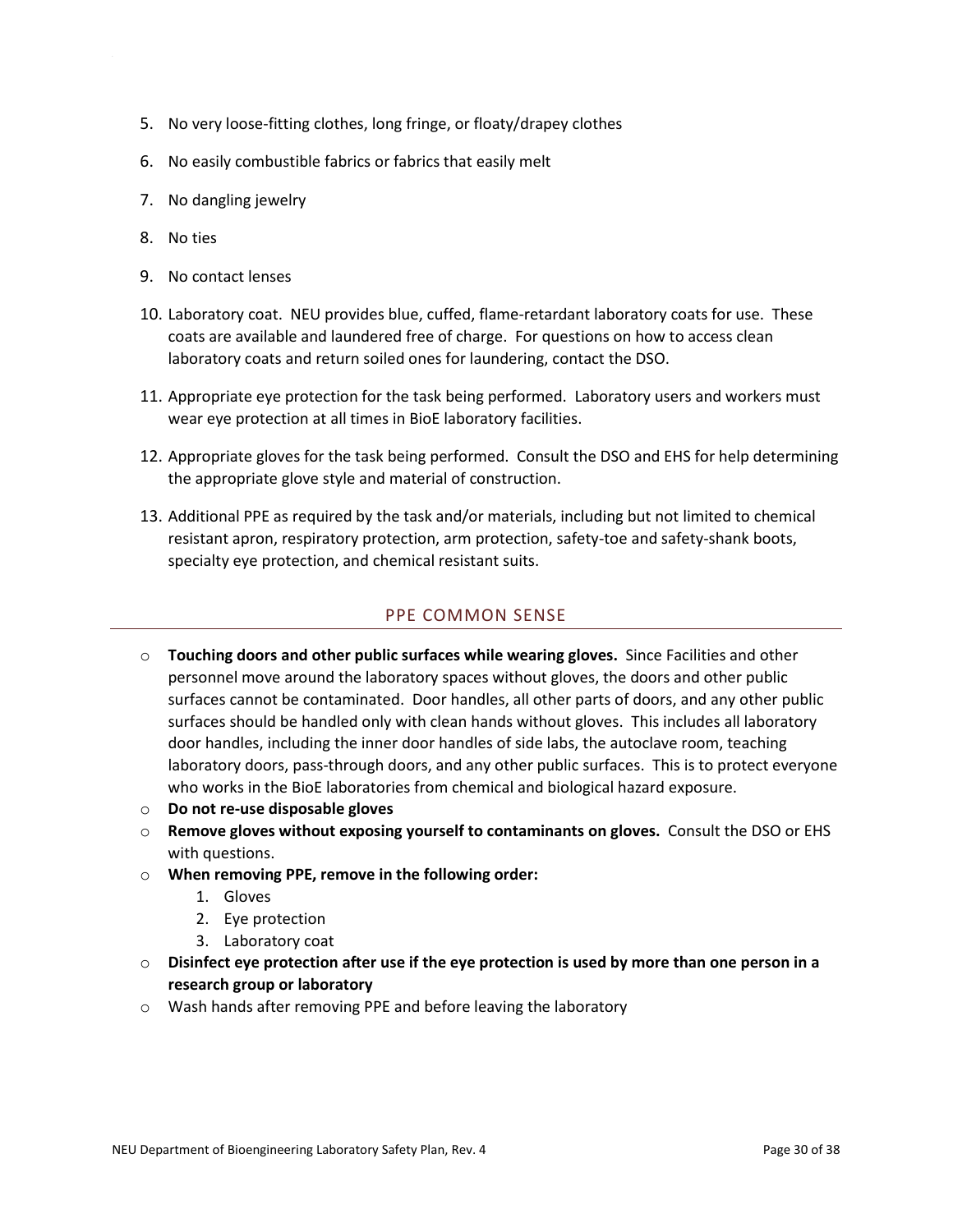- <span id="page-31-0"></span>o Food and drink are prohibited in all BioE laboratory facilities.
- <span id="page-31-1"></span>o BioE refrigerators, freezers, and microwaves must be clearly labeled "no food or drink".

# SAFETY SHOWERS

Safety showers provide a high volume of water for rapidly rinsing a contaminant off of a person's skin and clothing. Laboratory personnel must familiarize themselves with the location of the safety shower(s) in the laboratory/ies in which they work. They must always know the location of the nearest safety shower.

<span id="page-31-2"></span>**Do not block or obstruct safety showers.**

# EYEWASH STATIONS

Eye wash stations provide a high flow of water to flush a contaminant from eyes. : Once the eyewash is activated, hold opened eyes in the eyewash water flow for 15 minutes.

<span id="page-31-3"></span>**Do not block or obstruct eyewashes.** Keep eyewash dust covers in place when eyewash is not in use.

# FIRST AID KITS

<span id="page-31-4"></span>PIs must provide and resupply first aid kits for use in their laboratory/ies.

# CHEMICAL FUME HOODS & BIOLOGICAL SAFETY CABINETS (BSC)

GENERAL GUIDELINES (not exhaustive)

- o Complete online EHS Laboratory Chemical Fume Hood training prior to using a chemical fume hood.
- o Complete classroom and online Biosafety training prior to using a BSC.
- o Never use an inoperative fume hood or BSC.
- $\circ$  Never use a fume hood or BSC with an expired certification. The unit must have a label listing the expiration date. Notify the PI and DSO of any expired units.
- o Do not store chemicals in fume hoods or BSCs.
- $\circ$  Do not use BSC to work with hazardous or volatile chemicals. It can release harmful fumes into the laboratory and damage the BSC filter.
- o Use fume hoods and BSCs at the appropriate sash height.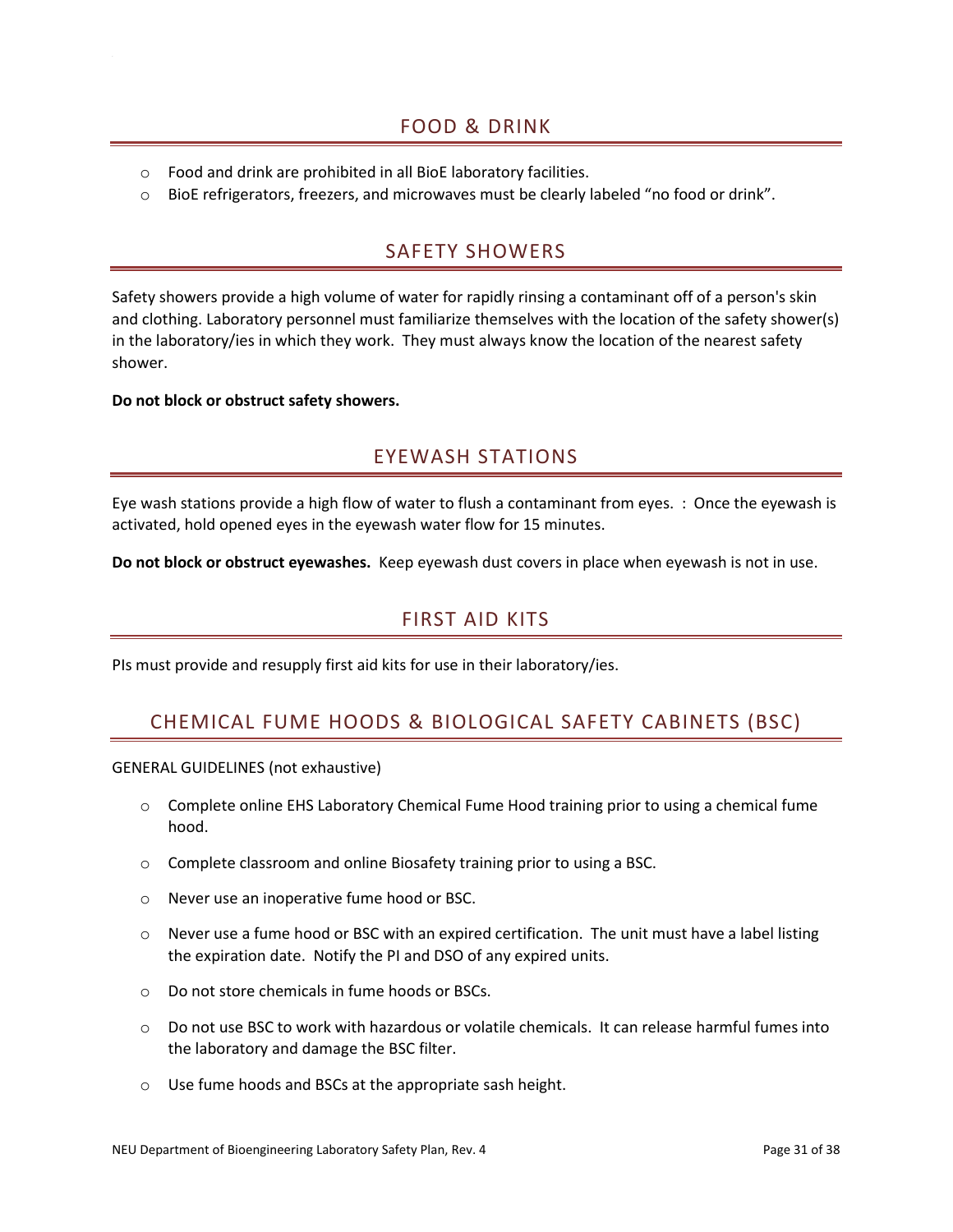<span id="page-32-0"></span>o Do not block air intake of fume hoods or BSCs.

# LASER FACILITY ENGINEERING CONTROLS

Engineering controls, special signage, and interlocks to prevent accidental exposure to laser beams are required for facilities using lasers that are not fully enclosed:

 $\circ$  Laser facilities must be inspected and approved by the EHS Laser Safety Officer prior to a laser being energized. Laser facility workers and users must be trained on the engineering controls and interlocks specific to the facility(ies) in which they will work, **prior** to beginning work.

# OPEN FLAME

<span id="page-32-1"></span>Open flames in the laboratory must be generated using Boston Fire Department approved devices. **Alcohol burners are prohibited by the Boston Fire Department.** Approved alternatives include:

- o [Lab Micro Burner](https://www.fishersci.com/shop/products/lab-micro-burner/s95554)
- o [Butane Micro Burner](https://www.fishersci.com/shop/products/butane-micro-burner-2/s65148)
- <span id="page-32-2"></span>o [Fireboy Safety Burner](https://www.integra-biosciences.com/united-states/en/flame-sterilization/fireboy)

# LABORATORY HOUSEKEEPING

It is the responsibility of the laboratory workers, users, and PIs to ensure proper laboratory housekeeping, including:

- o Work surfaces cleaned and decontaminated at the end of each workday
- o Floors clear of trash, debris, and obstructions
- o Egresses and fire exits unobstructed
- o Safety showers and eyewashes unobstructed
- o Minimum clearance of 36 inches from ceiling- and/or wall-mounted sprinkler heads
- o Minimize cardboard and other combustible storage materials
- o Do not leave used gloves or consumables on work surfaces
- <span id="page-32-3"></span> $\circ$  Properly decontaminate the BSC and switch it off at the end of each work day

# PERSONAL ITEMS IN LABORATORY FACILITIES

Cell phones, tablets, earphones, earbuds, laptops, other personal electronics, notebooks, writing implements, and other tools or items that are used outside of the laboratory areas should not be placed on laboratory benches, handled with gloved hands, or handled with contaminated equipment or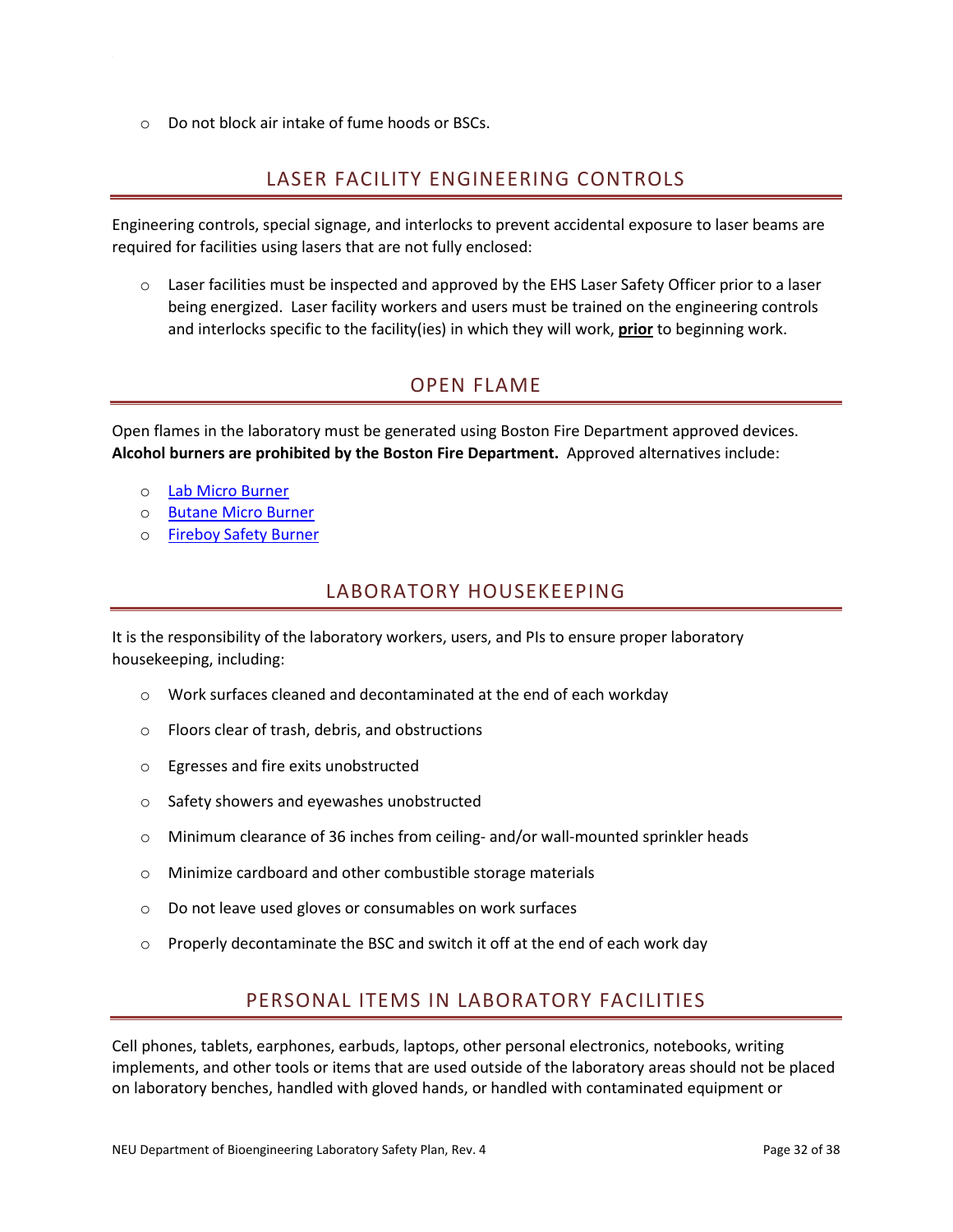<span id="page-33-0"></span>hands. This is in order to protect individuals themselves and others in BioE, at Northeastern, at home, and in public from the risk of exposure to hazardous materials.

# LABORATORY FURNITURE

Furniture from writing areas, common seating areas, offices, and any other non-laboratory space may not be brought into or used in a laboratory space because of the risk of contamination with hazardous materials. Laboratory furniture may not leave laboratory spaces for the same reason.

# LABORATORY AUDITS & INSPECTIONS

<span id="page-33-1"></span>EHS will conduct annual Laboratory Safety audits of each laboratory. If a laboratory has a Biosafety Registration, EHS Biosafety will perform a separate annual Biosafety Audit.

Research laboratories must undergo a self-inspection at least annually. The inspection must be administered by the DSO with the LSO and/or the PI in attendance. Results and findings will be documented and sent to the Department Chair. Self-inspections will be performed using the following forms:

- 1. [Laboratory self-inspection checklist](https://www.northeastern.edu/ehs/wp-content/uploads/2018/04/Lab_Self_Inspection_Checklist.doc)
- <span id="page-33-2"></span>2. [Biosafety inspection checklist](https://www.northeastern.edu/ehs/wp-content/uploads/2016/02/BSL2_Inspection_Checklist.pdf)

# LABORATORY CLOSE-OUT

**When a student researcher, postdoctoral researcher, or staff member will be leaving BioE laboratory facilities upon graduation or end of employment:** 

- 1. The individual must clear their laboratory and desk/office work space of personal items.
- 2. Properly dispose of any chemicals, biological materials, RAM, or other materials that will no longer be used by the research group.
- 3. Complete and safely shut down all experiments or transfer them to a colleague with the guidance and approval of the PI.
- 4. Decontaminate and clean all work spaces.
- 5. Place any used laboratory coats in the soiled laboratory coat bin.
- 6. Return all NEU property to the PI and/or DSO. Note that [NEU Asset Disposition](https://myfiles.neu.edu/webapps/bannerfinance/forms-Accounting.html#_ga=2.119996300.545615252.1532273845-102703259.1531754261) may be required.
- 7. Notify the DSO of the date of their last day at NEU.
- 8. Complete the [BioE Researcher Facility Close-Out Form](http://www.bioe.neu.edu/bioe/about/forms) and submit to the DSO.

#### **When a PI relocates or closes their laboratory:**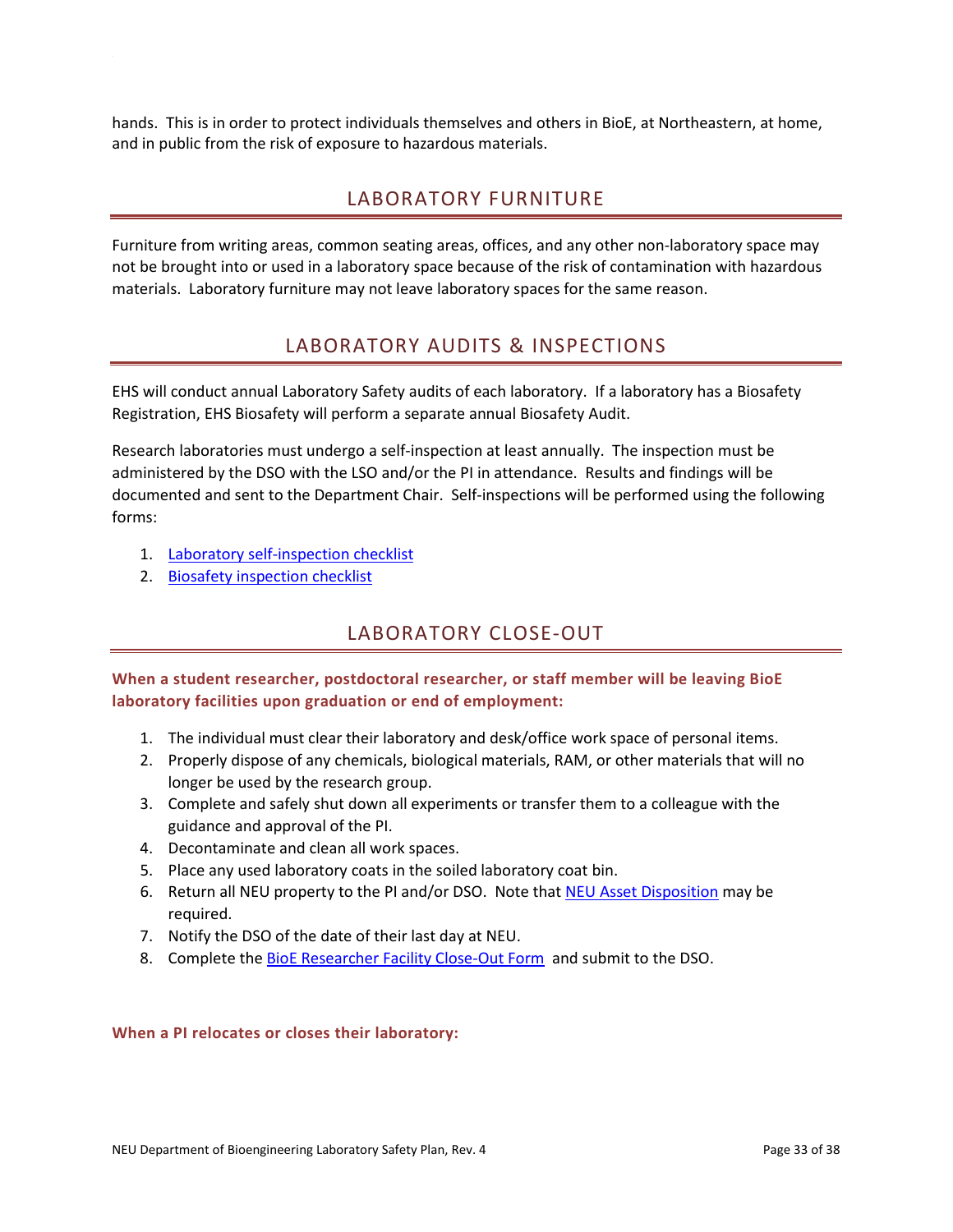- 1. **Prior to** relocation or closing-out, consult with the DSO and EHS for required procedures to decontaminate, pack, move, and or dispose of the laboratory equipment and hazardous materials safely. Note that [NEU Asset Disposition](https://myfiles.neu.edu/webapps/bannerfinance/forms-Accounting.html#_ga=2.119996300.545615252.1532273845-102703259.1531754261) may be required.
- 2. Review the **EHS Laboratory Decommissioning Procedure**
- 3. Notify EHS of the relocation and/or close-out and complete the required paperwork:
	- a. Biosafety Registration Amendment or Biosafety Registration Termination via BioRaft
	- b. Biosafety/IACUC Addendum
	- c. [IACUC Protocol Amendment \(Supplement A\)](https://dlam.neu.edu/wp-content/uploads/2011/03/ProtocolAmendmentForm5-2018.doc)
	- d. Written (email) notification to the Radiation Safety Officer if the laboratory has RAM
	- e. [Human subjects research](http://www.northeastern.edu/research/hsrp/forms/) amendment application(s)
	- f. Complete the [EHS Laboratory Decommissioning Form \(see last section of linked](https://www.northeastern.edu/ehs/Laboratory-Decommissioning-Procedure/)  [document\)](https://www.northeastern.edu/ehs/Laboratory-Decommissioning-Procedure/)

# COMPLIANCE

<span id="page-34-1"></span><span id="page-34-0"></span>It is the responsibility of the PI to ensure compliance of their research activities.

## BIOSAFETY REGISTRATIONS

PIs and researchers using any biological materials must consult [EHS Biosafety](mailto:Biosafety%20%3cBiosafety@northeastern.edu%3e) to determine if a biosafety registration is required. Projects involving human materials, non-human primate materials, infectious materials or organisms, toxins, recombinant DNA or organisms, transgenics, or some types of synthetic DNA will require a biosafety registration.

Amendments to approved registrations must be submitted per EHS policy, including for:

- o Protocol changes
- o Location changes

<span id="page-34-2"></span>Biosafety plans and manuals can be found here.

## ACUTELY HAZARDOUS CHEMICALS & SELECT AGENTS AND TOXINS

- 1. The chemicals listed in Appendix A of the NEU Chemical Hygiene Plan must be registered with and approved by NEU EHS prior to purchase and use.
	- a. The registration form is available [here.](http://www.northeastern.edu/ehs/wp-content/uploads/2014/12/Hazardous_Chemical_Registration_Form2.doc)
- 2. Each PI must develop a written SOP for the storage, handling, and disposal of chemicals listed in Appendix A of the NEU Chemical Hygiene Plan. Storage procedures must comply with th[e CHP.](https://www.northeastern.edu/ehs/ehs-programs/laboratory-safety/chemical-hygiene/chemical-hygiene-plan/)
- 3. Some chemicals and biological materials must be registered with the [Federal Select Agents and](https://www.selectagents.gov/)  [Toxins Registry.](https://www.selectagents.gov/)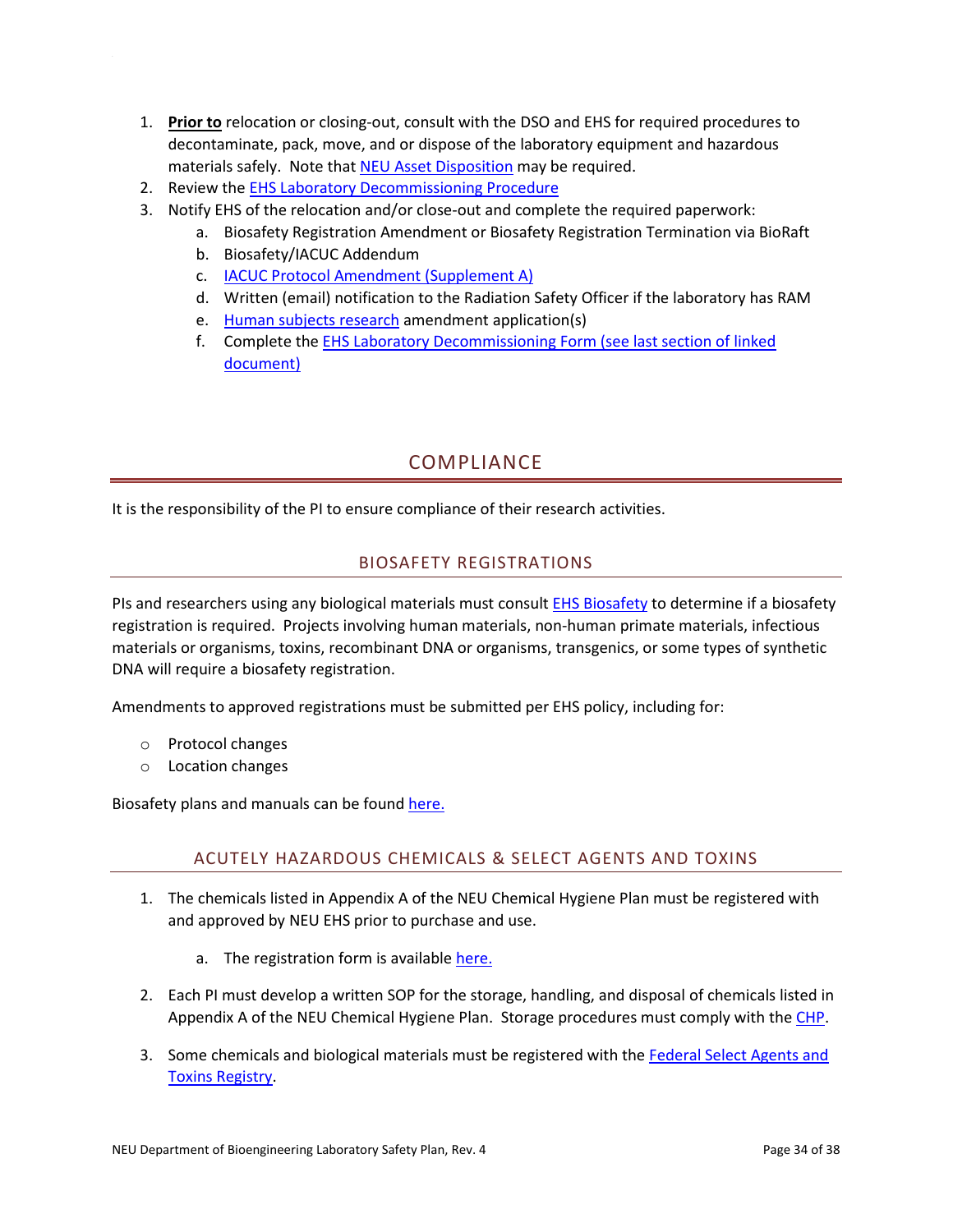#### RADIOACTIVE MATERIAL (RAM)

<span id="page-35-0"></span>Researchers must obtain a permit from the EHS office of Radiation Safety prior to beginning any work with RAM.

All RAM must be reviewed, approved, and purchased by EHS Office of Radiation Safety using a[n online](https://www.northeastern.edu/ehs/ehs-programs/radiation-safety/radioactive-material-order-form/)  [form.](https://www.northeastern.edu/ehs/ehs-programs/radiation-safety/radioactive-material-order-form/)

Amendments to approved registrations must be submitted per EHS policy, including for:

- o Protocol changes
- <span id="page-35-1"></span>o Location changes

#### HUMAN SUBJECTS RESEARCH

Research involving human subjects, including some clinical samples and patient data, must be reviewed and approved by the NEU Institutional Review Board (IRB) and the Office of Human Subject Research Protection. Contact the Office [of Human Subject Research Protection](http://www.northeastern.edu/research/hsrp/contact/) to determine IRB compliance requirements.

Amendments to approved registrations must be submitted per IRB requirements, including for:

- o Protocol changes
- <span id="page-35-2"></span>o Location changes

#### ANIMAL RESEARCH

Research involving animals may need to be reviewed and approved by the NEU Institutional Animal Care and Use Committee (IACUC) and the [Department of Laboratory Animal Medicine \(DLAM\).](https://dlam.neu.edu/) Contact [DLAM](mailto:dlam@northeastern.edu) to determine IACUC compliance requirements.

Amendments to approved registrations must be submitted per EHS policy, including for:

- o Protocol changes
- o Location changes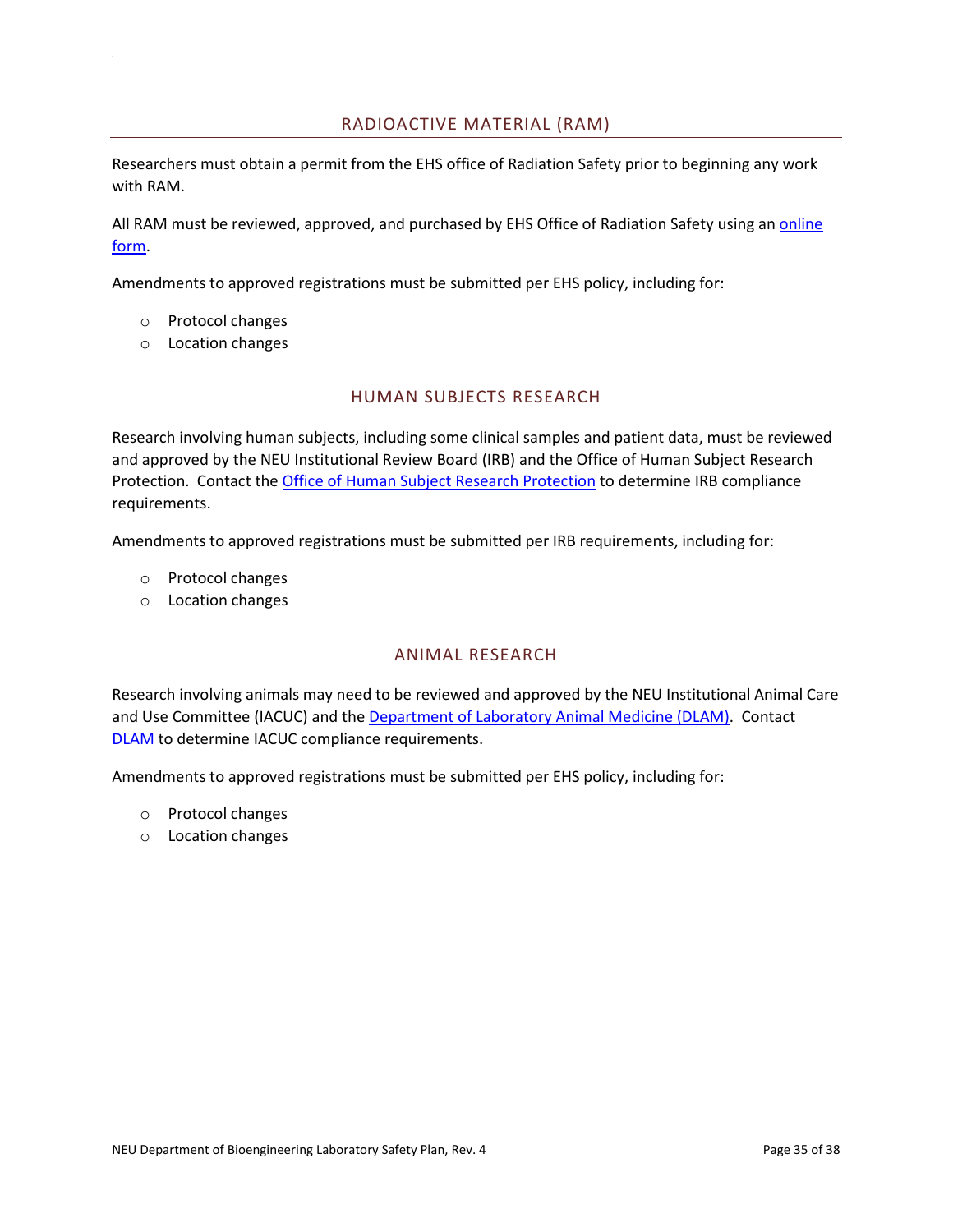# <span id="page-36-0"></span>**Laboratory safety rules will be enforced as follows:**

|                           | 1. | immediately don appropriate PPE                                                  |
|---------------------------|----|----------------------------------------------------------------------------------|
| $1st$ violation           | 2. | decontaminate or properly discard affected device(s), supplies, or equipment     |
|                           |    | 3. verbal warning                                                                |
|                           | 1. | immediately don appropriate PPE                                                  |
| $2nd$ violation           | 2. | decontaminate or properly discard affected device(s), supplies, or equipment     |
|                           | 3. | written warning                                                                  |
|                           | 4. | LSO and PI notified in writing                                                   |
|                           | 1. | immediately don appropriate PPE                                                  |
|                           | 2. | decontaminate or properly discard affected device(s), supplies, or equipment     |
|                           | 3. | written warning                                                                  |
| 3rd violation             |    | 4. LSO and PI notified in writing                                                |
|                           |    | 5. Husky card access to laboratory areas suspended until the individual          |
|                           |    | completes a laboratory safety walkthrough together with the Department           |
|                           |    | Safety Officer and the Laboratory Safety Officer for their research group        |
|                           | 1. | immediately don appropriate PPE                                                  |
|                           | 2. | decontaminate or properly discard affected device(s), supplies, or equipment     |
|                           | 3. | written warning                                                                  |
| 4 <sup>th</sup> violation |    | 4. LSO and PI notified in writing                                                |
|                           | 5. | Husky card access to writing area/office area and laboratory areas suspended     |
|                           |    | until the individual completes a laboratory safety walkthrough together with     |
|                           |    | the Department Safety Officer, the Laboratory Safety Officer for their research  |
|                           |    | group, and their PI                                                              |
|                           |    | 1. immediately don appropriate PPE                                               |
|                           | 2. | decontaminate or properly discard affected device(s), supplies, or equipment     |
|                           |    | 3. written warning                                                               |
| 5 <sup>th</sup> violation |    | 4. LSO and PI notified in writing                                                |
|                           | 5. | Husky card access to writing area/office area and laboratory areas suspended     |
|                           |    | until all online and classroom EHS trainings (initial or refresher) required for |
|                           |    | laboratory access are taken again.                                               |
|                           | 1. | immediately don appropriate PPE                                                  |
| $6th$ and                 | 2. | decontaminate or properly discard affected device(s), supplies, or equipment     |
| subsequent                | 3. | written warning                                                                  |
| violations                | 4. | matter referred to Department Chair                                              |
|                           | 5. | Husky card access to writing area/office area and laboratory areas suspended     |
|                           |    | pending Department Chair action.                                                 |

# **In ISEC, as of summer 2019:**

Door handles, all other parts of doors, and any other public surfaces should be handled only with clean hands without gloves. This includes all laboratory door handles, including the inner door handles of side labs, the autoclave room, teaching laboratory doors, pass-through doors, and any other public surfaces. This is to protect everyone who works in the BioE laboratories from chemical and biological